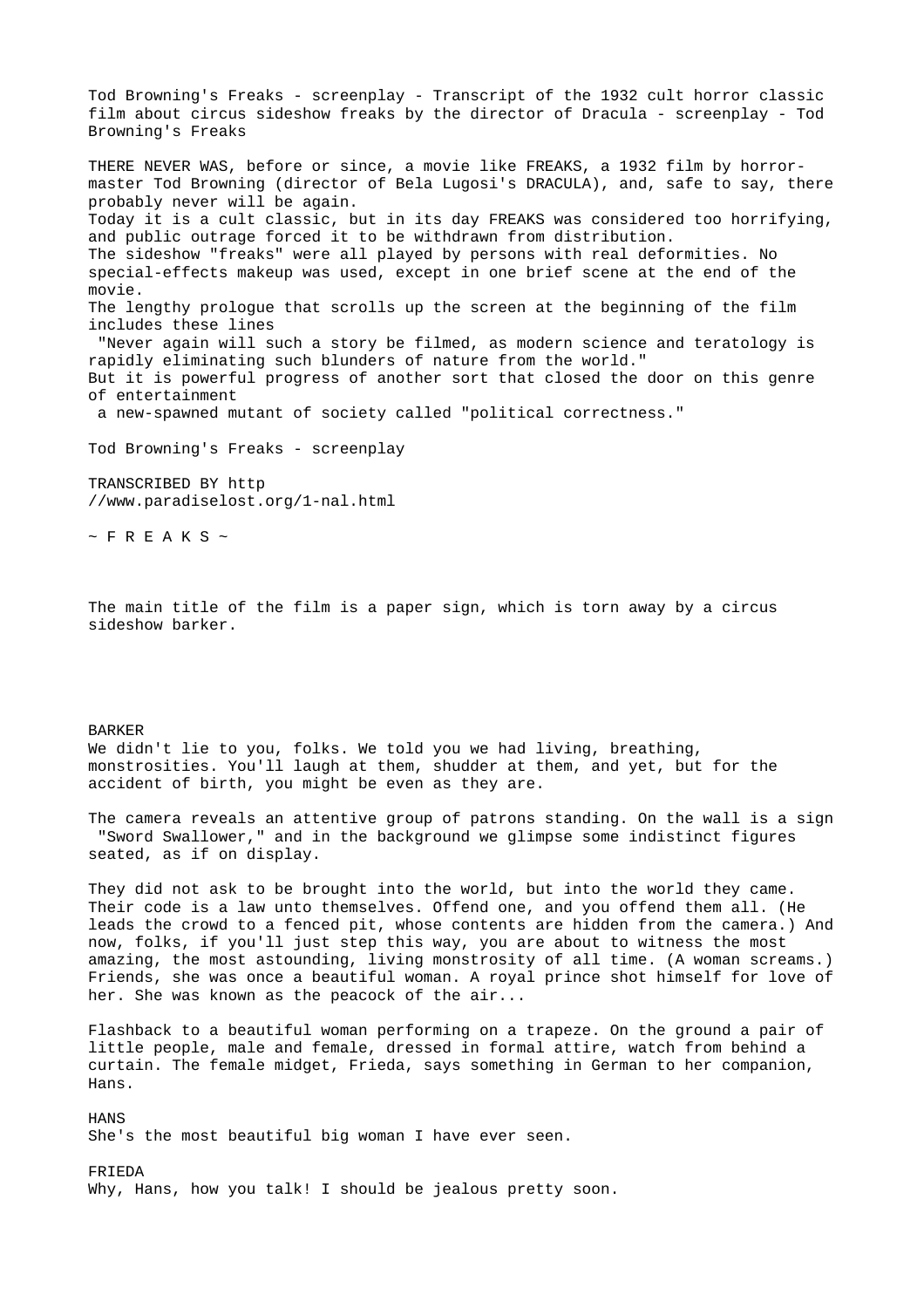**HANS** Ah, don't be silly. FRIEDA Don't be silly? I think this woman's making eyes at my Hans. Of course, I ain't jealous. **HANS** Oh, Frieda, my dear, I have eyes for only one woman--the woman I ask to be my wife. A shot of the aerialist performing. A shot of the strongman wrestling a bull. A costumed performer holding a pony's reigns calls to Frieda. She walks over to him and they converse in German. The aerialist comes behind the curtain near Hans. She is twice as tall as Hans. She notices him eyeing her and pretends to accidentally drop her cape, which Hans retrieves. Frieda watches. When he lifts the cape for her, the aerialist turns her back to him, smiles, and waits for him to drape it on her shoulders. **HANS** Are you laughing at me? AERIALIST Why no, monsieur. **HANS** Then I'm glad. AERIALIST Why should I laugh at you? HANS Most big people do. They don't realize I'm a man, with the same feelings they have. The aerialist kneels to allow Hans to place the cloak on her shoulders. When he does, she grabs his hands and pulls him so his cheek is next to hers. AERIALIST Thank you. You are so kind, monsieur. Frieda watches with annoyance. The aerialist walks over to Frieda, who is sitting side-saddle on her pony, and touches her ruffled dress. AERIALIST Nice, nice. FRIEDA (waving her away) Don't, don't. (She motions her assistant to lead the pony away.) **AERTALIST** (to Hans) You must come to see me sometime, and we'll have a little wine together. (She pinches his cheek. He thanks her. He is clearly smitten.) SCENE A WOODED ESTATE ON THE FRENCH COUNTRYSIDE Two men are walking down a path. One, Jon, is employed by the other, Dubois, owner of the estate. We hear them speaking excitedly before we see them.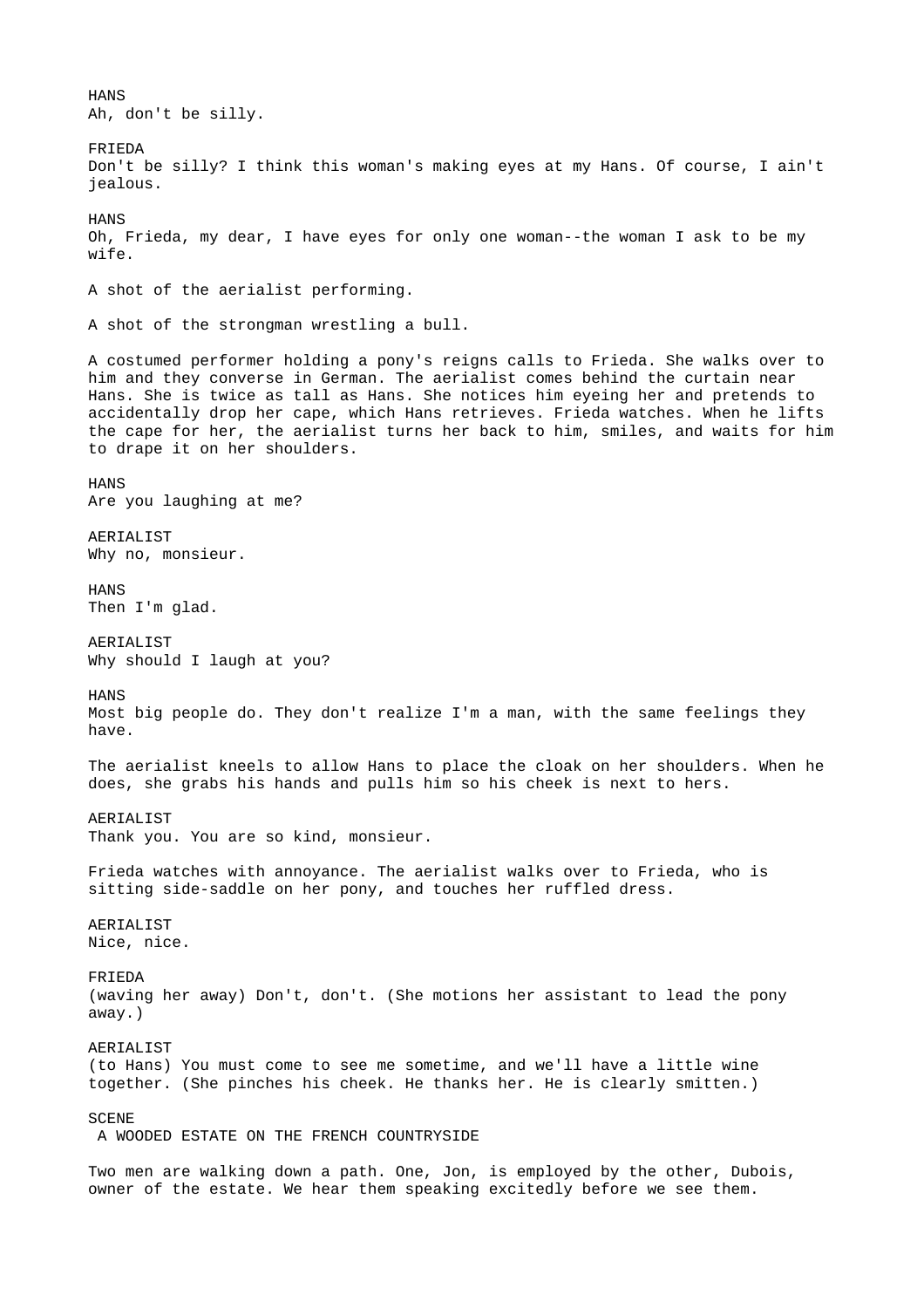DUBOIS ...only your imagination. JON But Monsieur Dubois, at first, I could not believe my own eyes. A lot of horrible, twisted things crawling, whining, globbering. DUBOIS Really, Jon, what were you drinking last night? JON Nothing, monsieur, I assure you. (We see what appears to be a family group in the distance.) Oh, monsieur, there must be a law in France to smother such things at birth, or lock them up. DUBOIS All right, Jon, if there's anything like you say on my grounds we'll have it removed. They suddenly freeze and stare at what is ahead. A group of circus "freaks" are singing and dancing in a circle, while one lies on the ground playing a harmonica. There are four "pinheads," a "half-boy," a "human skeleton," a "human worm," and a dwarf. When they see the two men approach, they run to their mistress, a normal woman, for protection, as Jon yells at them. JON Go away all of you! Don't you know tresspassing's the same as stealing. THE WOMAN Oh, I'm sorry, monsieur. I am Madame Tetrallini. These are children of my circus. JON Children! Monsters! **DUROTS** Oh, you're a circus. I understand. MME. TETRALLINI So you see, monsieur, when I have a chance I like to take them into the sunshine and let them play like children. That is what most of them are--children. DUBOIS Children...children. Please forget the mistake, madame. You are welcome to remain. Au revoir. Come, Jon. MME. TETRALLINI Thanks a thousand, monsieur. (The freaks continue to huddle around her as the men leave.) Oh, shame, shame, shame. How many times have I told you not to be frightened. Have I not told you God looks after all his children? SCENE THE CIRCUS BACKLOT Mme. Tetrallini returns with her charges. As she passes, some acrobats greet her with mock politeness. FIRST ACROBAT (after she passes) There she goes taking them off to exercise. Nurse to a lot of mangy freaks. The acrobats see the "half woman - half man" approaching from the other side. His/her gender separation is sharply drawn vertically down the center of his/her body.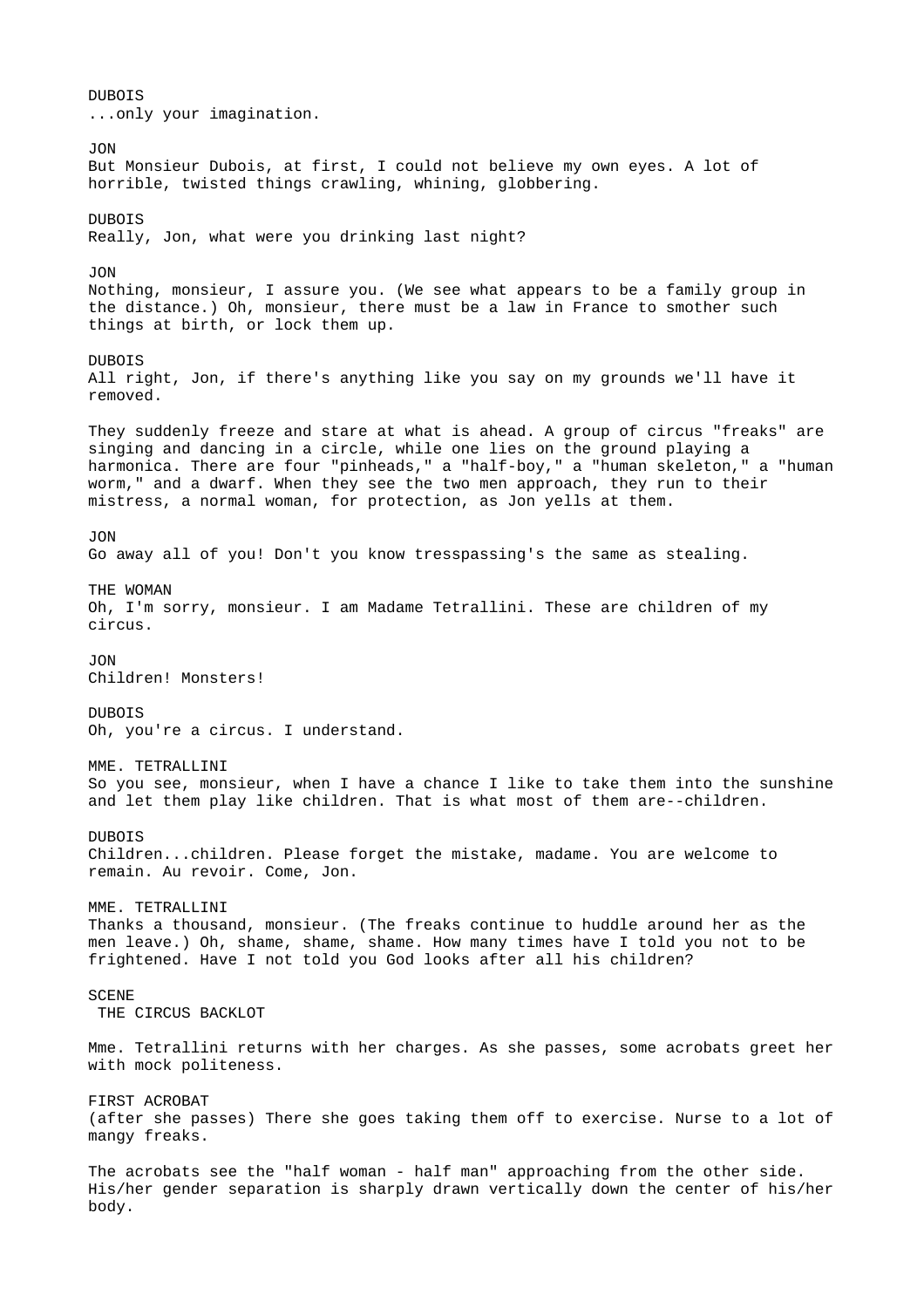SECOND ACROBAT (imitating the barker's pitch) Ah ha! Just as they are represented on the banners, you will meet them on the inside--living, breathing monstrosities Josephine-Joseph, half woman, half man. FIRST ACROBAT Have a cigar, Joseph? SECOND ACROBAT You dropped your lipstick, Josephine. FIRST ACROBAT Don't get her sore or he'll punch you in the nose. Josephine-Joseph ignores them. A woman is ushering some trained seals into their cage. VOICE OFF CAMERA You're all wrong. I didn't d-d-do it. STRONGMAN What are you trying to do, be funny? The strongman and Roscoe, a female impersonator, enter. Roscoe is in drag. ROSCOE (removing his wig) Ah, you just d-don't understand. **STRONGMAN** A Roman lady getting off the bull and scratching yourself! ROSCOE Well, c-can't a Roman lady itch? **STRONGMAN** (helping Roscoe out of his dress) Why don't you take a bath. ROSCOE I did, but it's the bull that needs the b-b-bath. Josephine-Joseph walks by and "Josephine" turns and looks back at the strongman admiringly. ROSCOE I think she likes you...but he d-don't. Strongman laughs. SCENE AT THE CURTAIN Having completed her act, Cleopatra, the aerialist, enters from the other side of the curtain, and walks to where Hans waits for her. CLEOPATRA Oh Hans, those flowers you sent to me--they were beautiful! **HANS** But none as beautiful as you. CLEOPATRA Oh, thank you. (She kneels.) And Hans, I don't like to ask, but may I have the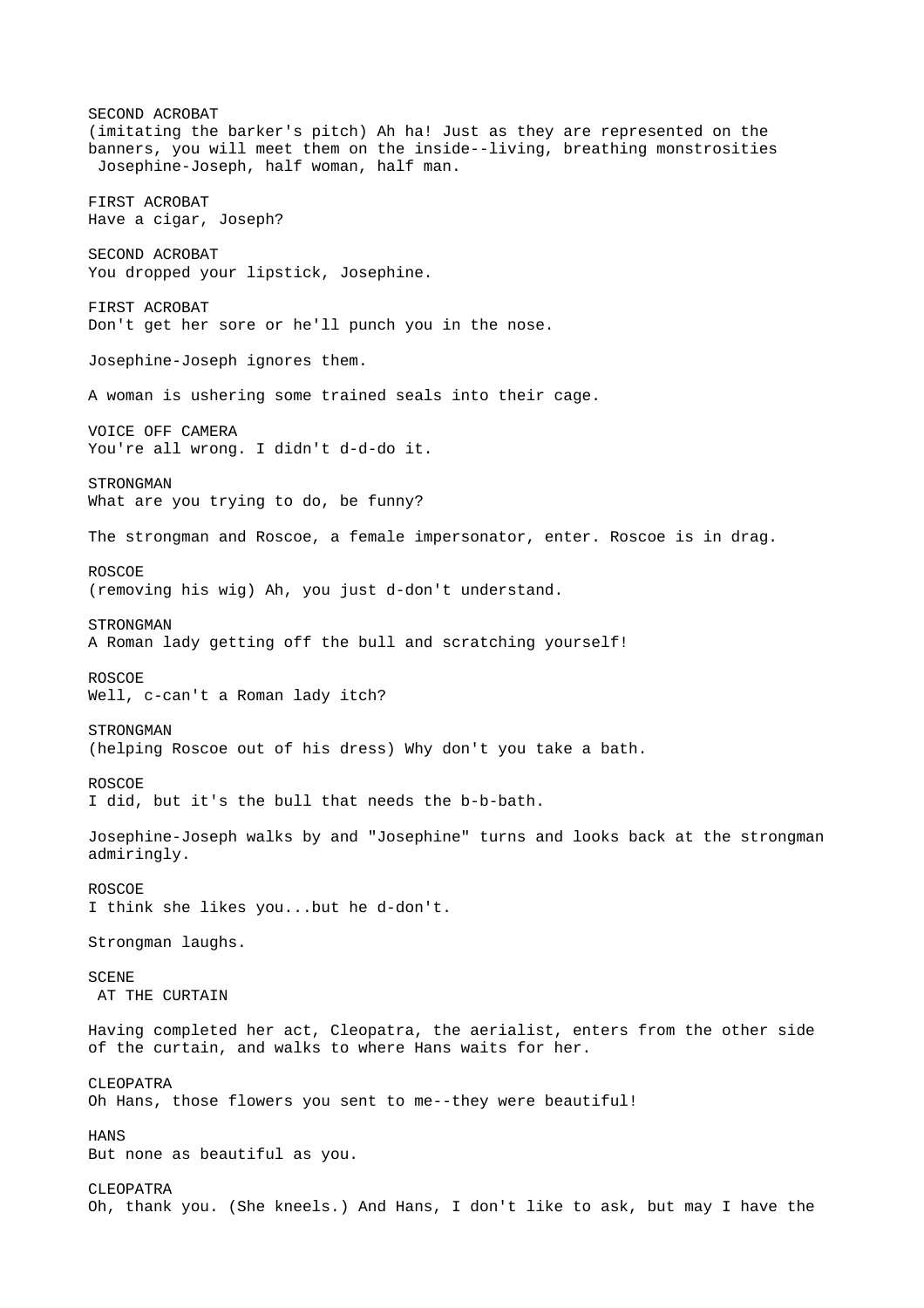loan of another thousand franks until my money from Paris arrives? **HANS** With pleasure, fraeulein. CLEOPATRA Thank you. (She kisses him on the cheek.) **HANS** I'll bring it to your wagon tonight. **SCENE**  INSIDE A CIRCUS WAGON The strongman stands by in his costume, shorts and a studded vest, while a pretty young woman angrily gathers her belongings. STRONGMAN Oh forget it, forget it. Maybe I was just fooling. **GTRL** Fooling? Fooling, huh? "Come little girl, I want to take care of you." Oh, and I fell for that! **STRONGMAN** Ah forget it, forget it. (watching her) So you're quitting? Is that it? **GTRL** Maybe I'm only fooling. **STRONGMAN** Well you're not quitting me, 'cause I'm kicking you out! **GTRL** Oh? **STRONGMAN** Oh no you don't. (He grabs an atomizer from her hand.) I gave you this. **GTRL** Why you cheap...! Oh! (She storms past him.) **STRONGMAN** And don't you come around crying tonight, trying to get back in. I'm through wasting my time and money on dames like you. **GTRL** (turning to face him from the doorway) Yeah, you're time, but my money! (She turns and leaves.) **STRONGMAN** (to himself) Ungrateful little tramp. (He sprays his bare chest with perfume and smiles with self-approval.) The girl, Venus, is an animal trainer. Carrying her belongings outside, she storms past a clown who is removing his makeup, stops and turns to face him. VENUS Well, what are you staring at? (She walks back to him.) Didn't you ever see a lady move before? (He takes off his false nose.) I guess you been listening to every word he said. That's it. That's it, go ahead and laugh. It's funny ain't it. (He just stares at her.) Yeah. Women are funny, ain't they. (He removes his bald top.) They're all tramps, ain't they. Yeah. Except when you can get money from them.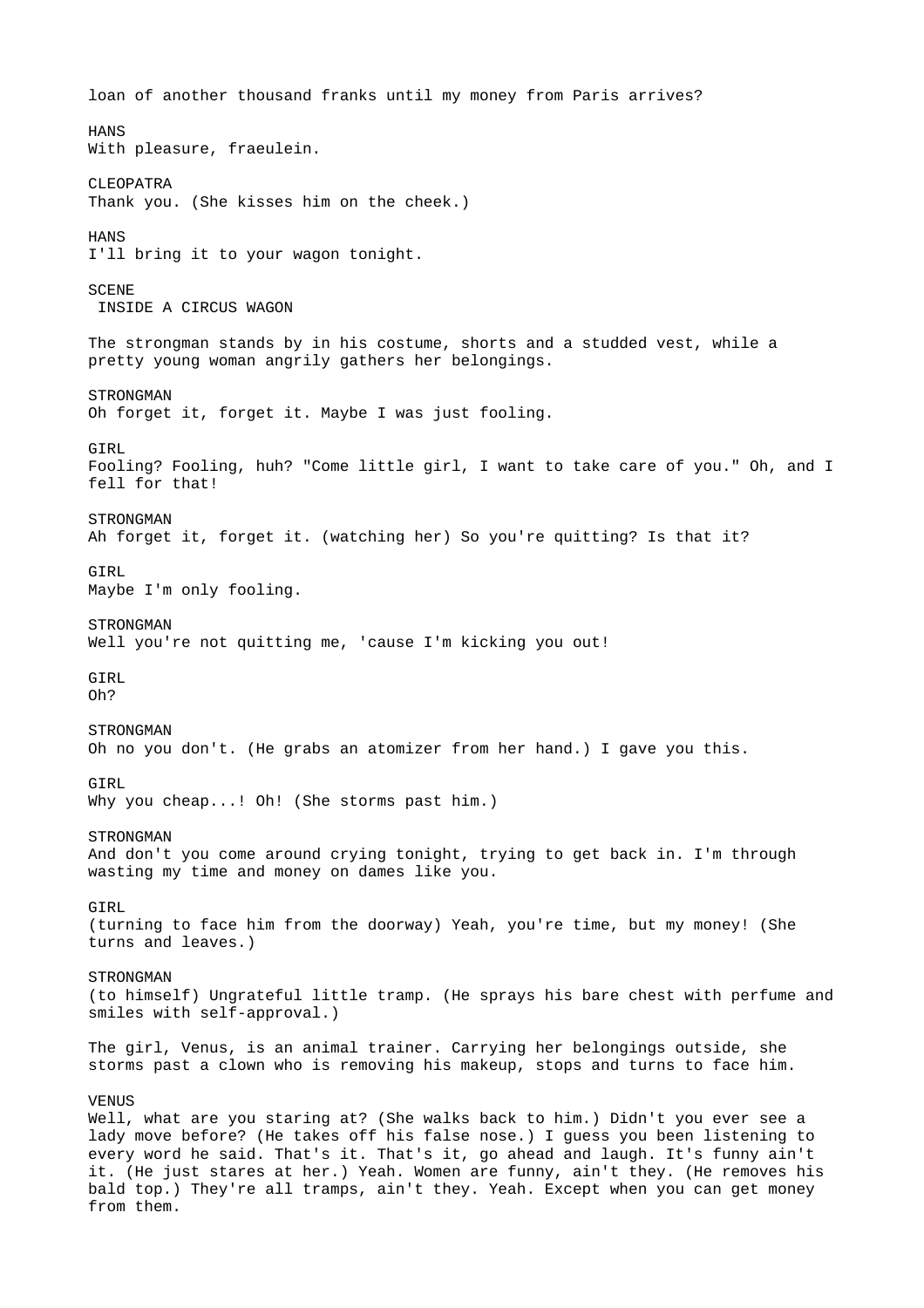The clown spreads cold cream on his face as Venus goes into her trailer. Suddenly, he turns and, grabbing a towel, runs to her trailer. CLOWN Well, I'll be...Say, who do you think you are, shooting off your hat. (He goes inside. The walls of the wagon are decorated with trinkets and glamour photos.) Hey, this is Phroso--Phroso you're talking to! Not any of those lugs you been chasing around with. Now you listen to me-- **VENUS** Oh, I didn't mean you. I had to take it out on somebody. PHROSO Yeah, you dames is all alike. You sharp shoot your cheeks, and how you squeal when you get what's coming to you. (She sits down and starts to cry.) Aw, easy. Take it easy. Cut it! **VENUS** It's my own fault. What gets me so cockeyed sore at myself is that I fell for that big bunch of beef. PHROSO So you finally got wise to yourself, did you? (He wipes his face and hands.) Funny thing about you women, most of you don't get wise soon enough. You wait until you're so old nobody wants you. VENUS Nobody does most of the time. **PHROSO** Yeah, you ought to be tickled to death you're washed up with him. You're not so hard to look at. Give yourself a couple. You'll make the grade. Your break is coming. VENUS Coming! Gone, you mean. PHROSO Oh, now your gonna sit there feeling sorry for yourself. VENUS Oh, no I ain't. (She stands.) Don't you ever accuse me of that! PHROSO All right! All right!...But one thing. Don't go around filling your hide with a lot of booze, celebrating, 'cause fun what's got that way never done no one no good. Get me? VENUS I got you...Say you're a pretty good kid. PHROSO You're darn right I am. You should've caught me before my operation. He goes outside. A pair of female Siamese twins, who are joined at the hip, comes walking by. They say hello to Phroso. PHROSO Well, well, well! Tomorrow night's the big night, hey ladies? VIOLET Yes, my sister's getting married.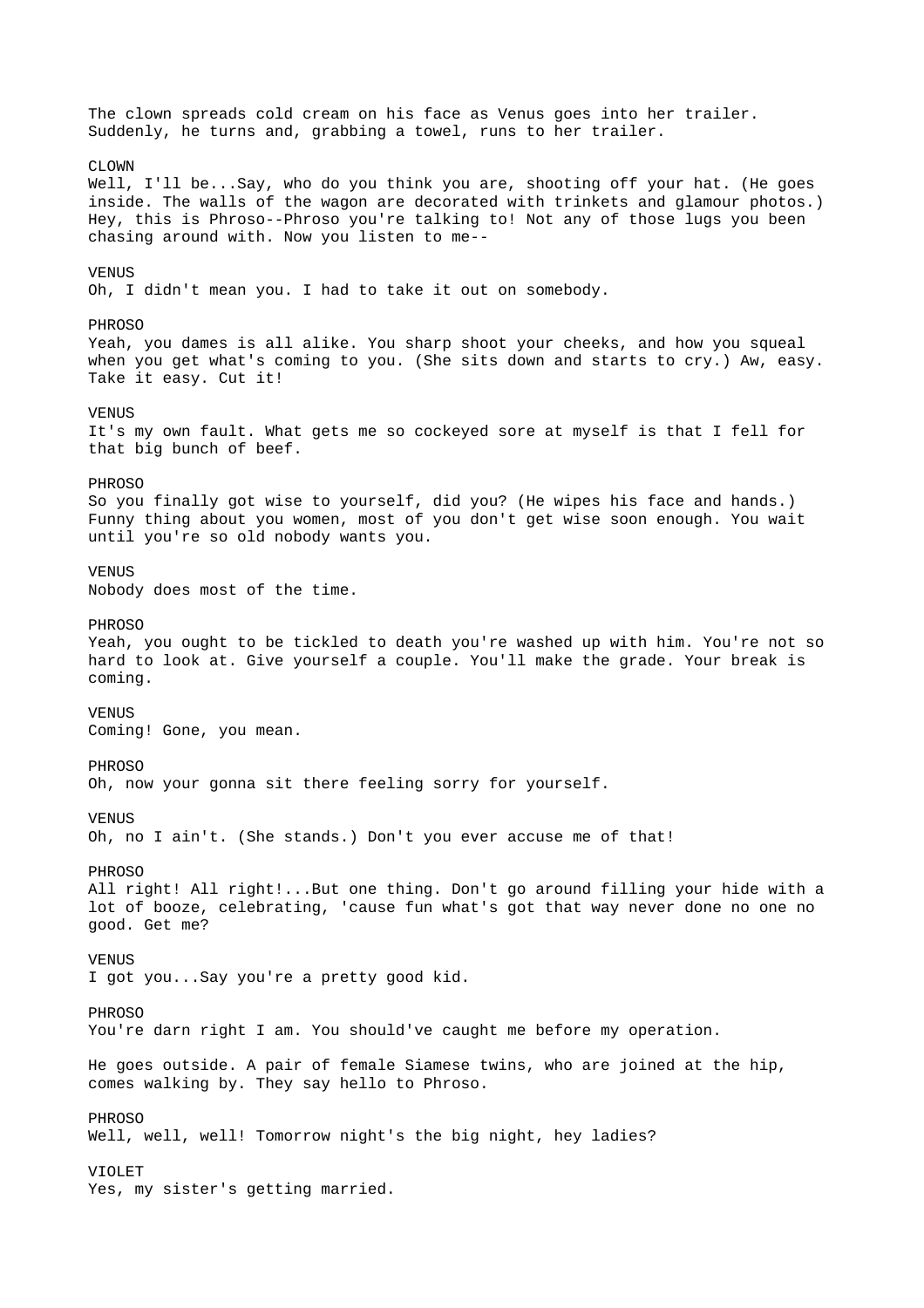DAISY (sarcastically) And I'm thrilled to death. VIOLET She thrills at anything. PHROSO Oh, Roscoe's a good kid. DAISY She's only joking. She'll like him lots after she knows him better. PHROSO Oh, that reminds me. Close your eyes, Violet. Go ahead, close them. (She does, and he touches Daisy's shoulder.) What did I do? VIOLET You pinched Daisy's arm. Roscoe is nearby, watching. PHROSO Well, what do you know about that! ROSCOE Oh, D-Daisy. VIOLET Her master's voice is calling. (They go over to Roscoe.) ROSCOE (to Daisy) Getting fresh, ay? Well, I don't like it one b-b-b-VIOLET Well, come on. Come on. You'll have to hurry. We haven't much time. ROSCOE (to Daisy) So you were flirting with that cheap clown, were you? DAISY No, I wasn't. VIOLET All he was doing was a trick with me. ROSCOE You shut up. I'm m-marrying your sister, n-not you. (to Daisy) I saw him getting familiar with you. VIOLET Oh come on, Daisy. ROSCOE Oh no you d-don't. She's gonna stay right here! VIOLET No she isn't! I gotta go. (They leave.) ROSCOE Oh, phooey! You're always using that for an excu- for an excu- for an ali-b-bbi. **SCENE** EXTERIOR, LATER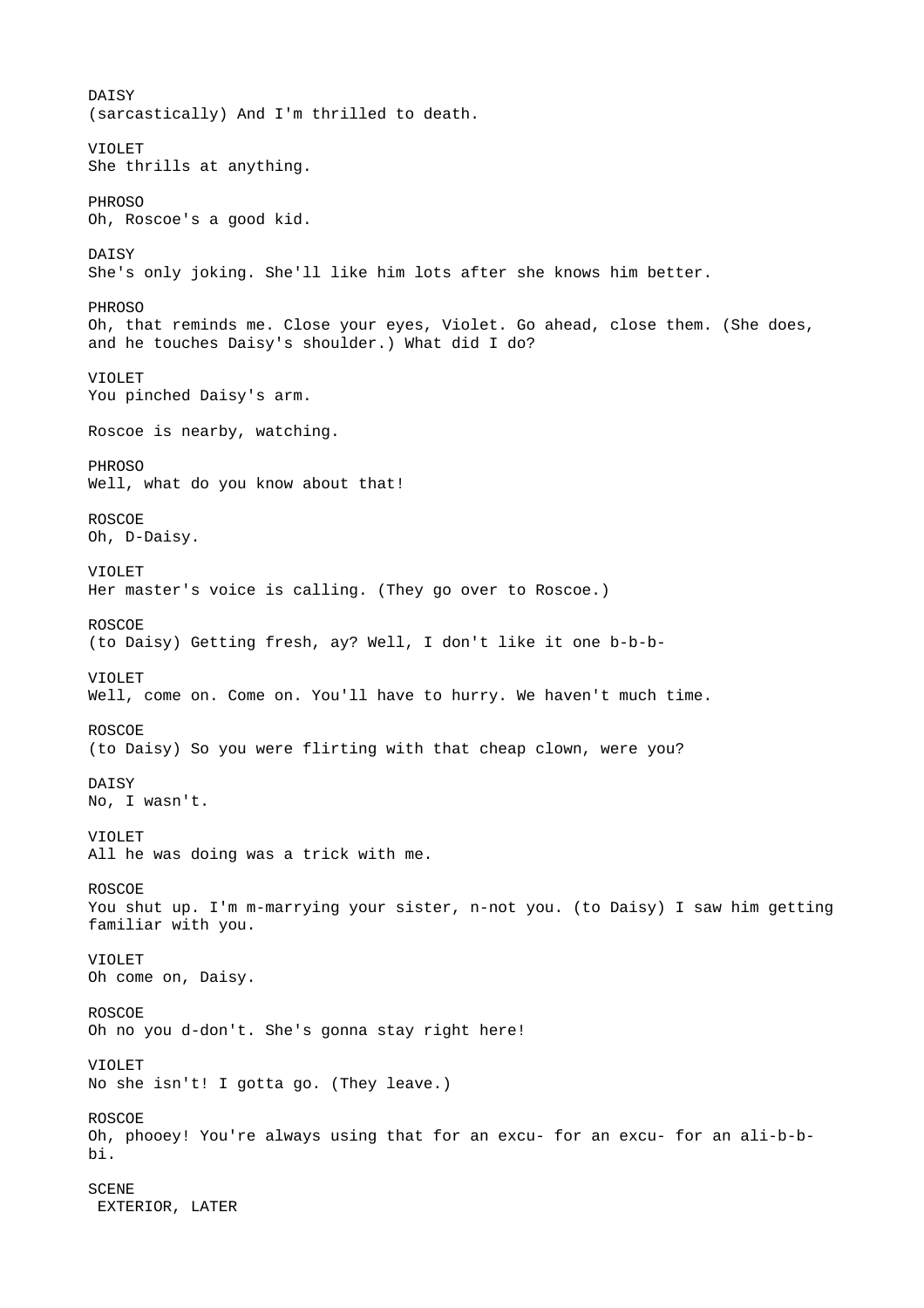Hercules, the strongman, walks across the circus backlot, singing. He is in his street clothes. He hears a tapping sound and turns to see. Cleopatra leans out of her trailer window. CLEOPATRA (seductively) Where are you going? (He walks over to the window, smiling broadly.) Well, you don't look around me so much. HERCULES Oh yes, I have seen you. CLEOPATRA So that's how it is. You got to be coy. Well? (As he leans up to kiss her, she withdraws. He goes to the door.) Ah! Come on in. (She puts on a flowery robe over her black slip. Cleopatra's trailer is larger than the others. The woodwork is elaborately carved.) Help yourself to a drink. HERCULES Ah! That is fine. (He pours a drink.) CLEOPATRA Do you like eating something? HERCULES Always. (He hands her a glass. They toast and drink.) CLEOPATRA (holding up an egg) How many? HERCULES Oh, I'm not very hungry--about six. She cracks it and puts it into a pan. Then she faces him, and strikes a suggestive pose, as her robe falls open. CLEOPATRA How do you like them? HERCULES Not bad. (Suddenly, he grabs her roughly.) CLEOPATRA (laughing) Oh, but you are strong! You're squeezing me to death. **HERCULES** And you like it. CLEOPATRA Oh! You're taking my breath away! They kiss. Josephine-Joseph is watching at the doorway. When Cleopatra sees her/him, her smile drops immediately. Hercules shouts and runs out after her/him. Josephine-Joseph is leaning against the wagon. Josephine powders her nose. HERCULES Now here's something for your eye! (He punches Joseph. Cleopatra laughs.) **SCENE** EXTERIOR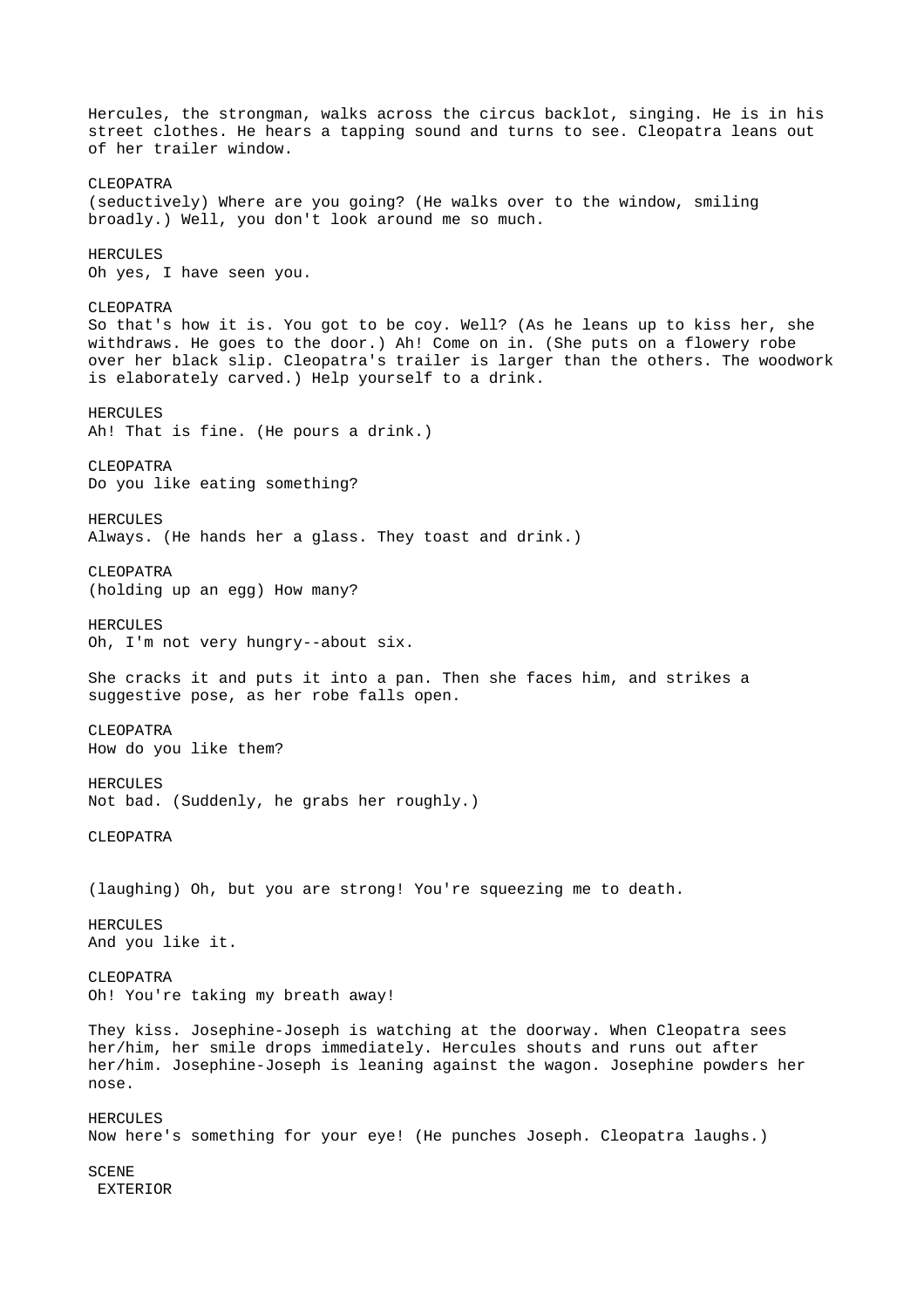Hans and Frieda are sitting at a table alongside a trailer. FRIEDA But Hans, mein liebling, you have not been listening to a word I have been saying. (She taps his arm.) Hans! **HANS** Yes, Frieda. FRIEDA You have not been listening to me. **HANS** Yes I have, Frieda, I have. FRIEDA Then what was I saying? **HANS** You were saying-- You were saying-- What were you saying? FRIEDA I was saying tonight you must not smoke such a big cigar. Your voice was very bad in tonight's show. **HANS** Please, Frieda, don't tell me what to do! When I want a cigar, I smoke a cigar! I want no orders from a woman! FRIEDA Ah, Hans, this is the first time since we have been engaged you have spoken to me so. Why is it? **HANS** (touching her arm) Oh, Frijy, I'm sorry. I-- Ah, here's our coffee. A fat woman, comes and places two cups before them. Her manner is as if she were serving two little children. HANS Five lumps of sugar in each. **SCENE**  IN CLEOPATRA'S WAGON Cleo is in her robe, peeling a potato. Hercules, in street clothes, is eating an apple and looking over a basket of fruit. **HERCULES** Say, the little imp spent some francs on this. CLEO Yes, he did, very. We're doing very well. (He sits and eats an apple. She walks over to him.) But I don't like fruit. **HERCULES** You should eat a lot. It's good for you. CLEO Next time I tell him I like champagne. (A knock on the door.) Who is it? **HANS** Hans.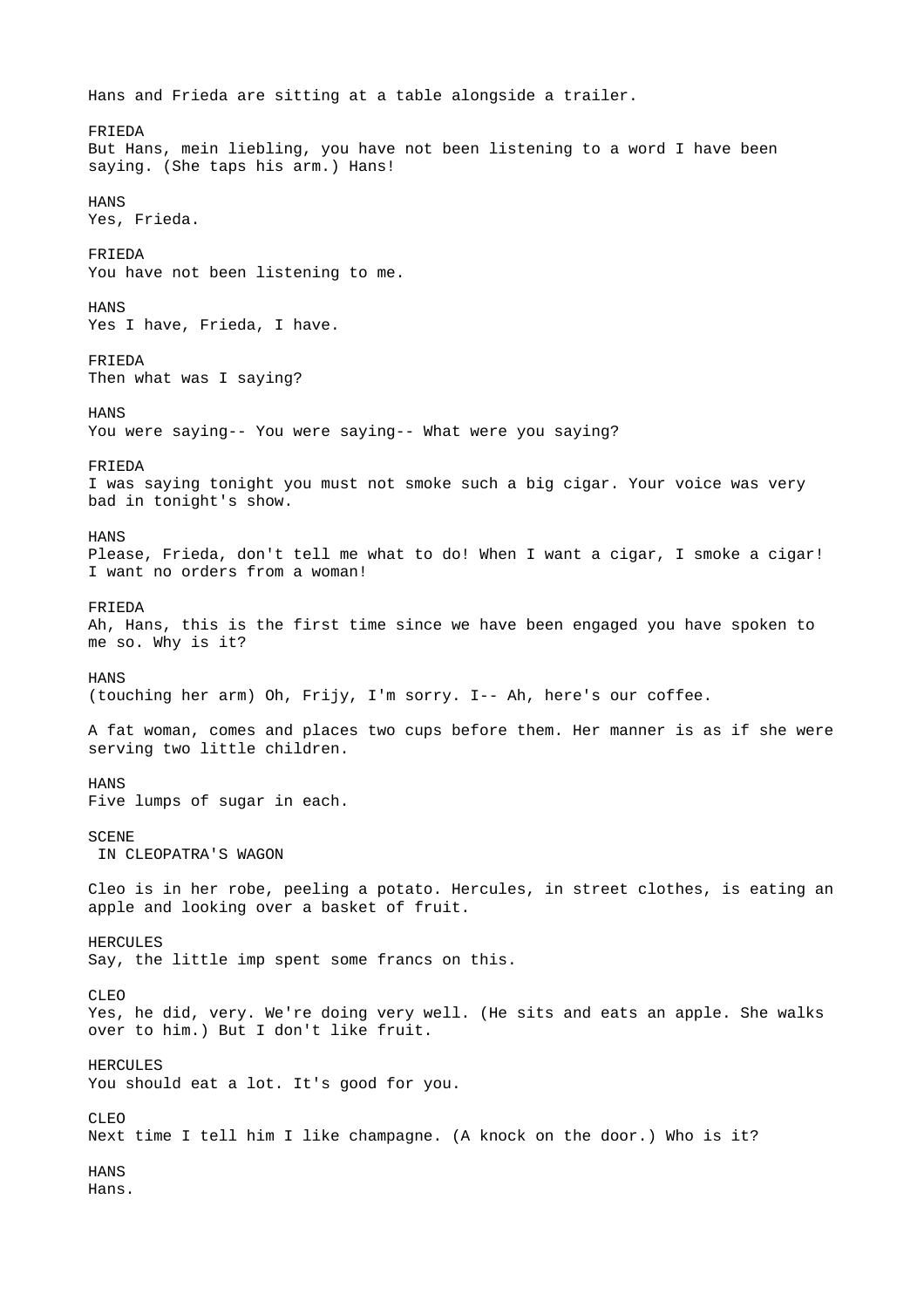CLEO (She smiles, motions to Hercules to be quiet, and goes to the window.) Who? **HANS** Hans. CLEO Oh, my darling, your basket of fruit was lovely. But I am--uh--(She winks at Hercules.) I'm taking a nap. Can't you come back later? **HANS** Yes, fraeulein. CLEO Oh, thank you, dear. (Cleo and Hercules laugh silently.) Shhh, you'll spoil everything if he hears you. Hercules falls back on the bed, laughing. She kneels beside him and they embrace and kiss. **SCENE**  EXTERIOR Venus sits on the steps of a wagon, sewing. Frieda is hanging clothes on a clothesline. VENUS What's the matter? You ain't singing as usual. FRIEDA Oh, this morning I have such a big washing to do. VENUS How's Hans? (No answer.) I said--uh--how's Hans? FRIEDA Oh, Hans is fine. Thank you, he's fine. VENUS Frieda, something's wrong. What is it? FRIEDA Oh, nothing... (She walks over to Venus) ...only--well--that Cleopatra woman--my Hans--oh, I cannot tell you. VENUS She's still after Hans, ain't she. FRIEDA Yeah. Always she's smiling by him. **VENUS** Yeah, well if she smiles by somebody I know, she'll have to buy herself a new set of teeth. FRIEDA But why is it we women always have got to worry? **VENUS** Oh, it's always been that way. I guess it always will be. FRIEDA Yeah. And by me she has no shame. Always when I can hear it, she says to him, "Many thanks, my darling, for the flowers. Thanks, my darling, for this," and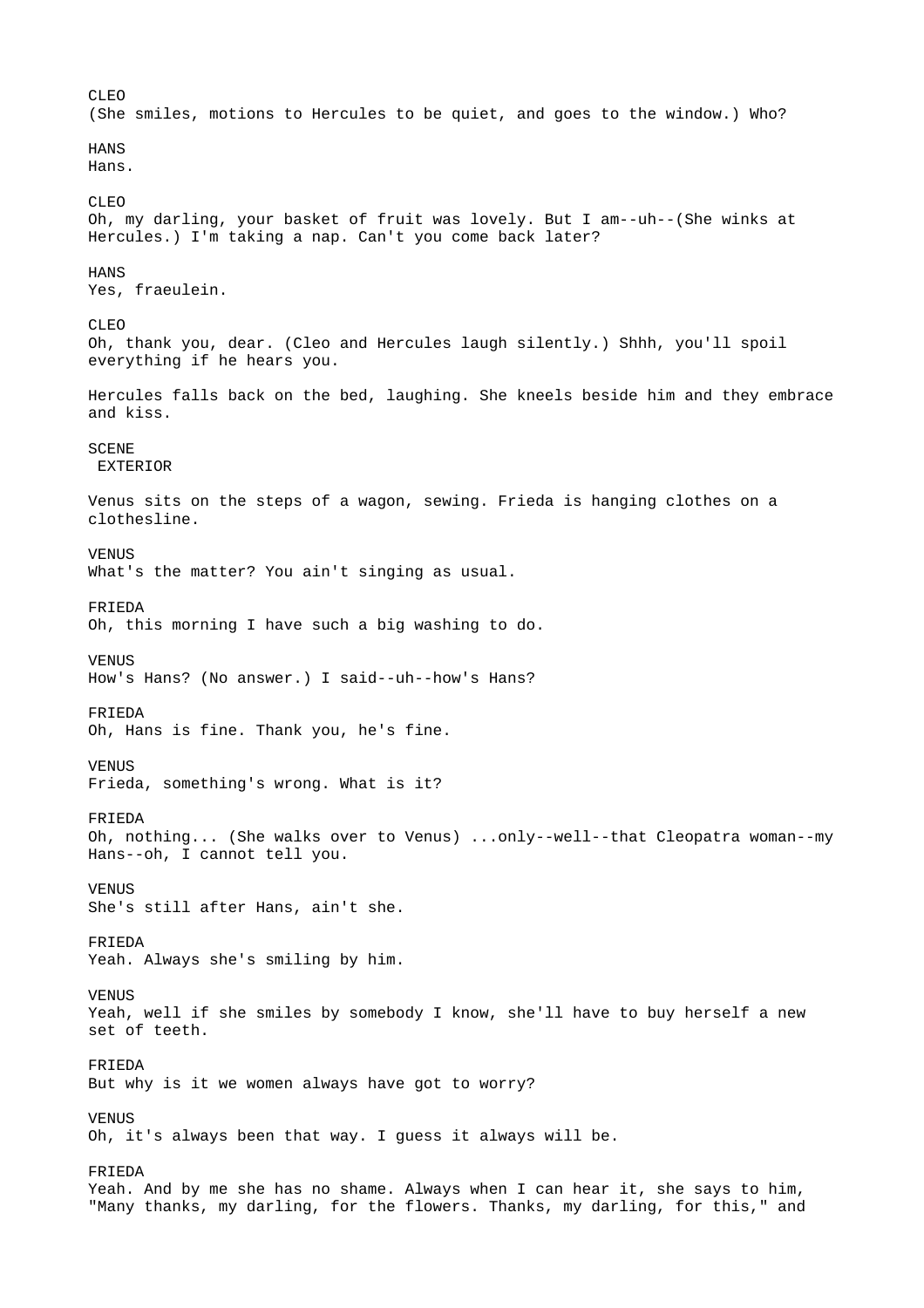"Thanks, my darling, for that." Always something he is give her. **VENUS** Oh, don't you worry, Frieda, he doesn't love her--that big horse. FRIEDA Yes, but she keeps after him. That's why I worry. (She goes back to her wash.) SCENE UNDER THE TENT Hans stands gazing admiringly at Cleopatra, who sits in the bleachers. Hercules and the two acrobats are playing cards. They are intent on goading Hans. ACROBAT (to Hercules) Why not pink tights, you know, with spangles all around. It'll show her figure off more. HERCULES No. Nein. No tights, without tights. You know that stuff--they're flimsy--what you call that stuff? We'll see her through it. ACROBAT Why not like Lady Godiva? **HERCULES** Yeah, that's it, we'll have her ride the feathered white horse. (They laugh.) **HANS** (losing control) What have you in your sawdust heads! (Cleopatra suddenly moans. Hans rushes over.) What's the matter! What's the matter! CLEOPATRA Oh, I think I sprained my shoulder last night. Give a rub, will you? (She pushes her blouse off her shoulder and Hans rubs her back. She and the men smirk at each other.) Further, further, down, down, over, over. Oh, it's so good to be rubbed. THE MEN (extending cards, in unison) Our card, lady. CLEOPATRA What for? THE MEN A fellow rubber from Berlin. Hans angrily shouts at them in German. They laugh. SCENE EXTERIOR PHROSO (about to get into costume) That reminds me, I had a swell dream about you last night. **VENUS** (interested) Oh, you did? PHROSO Yeah. You were standing in a bathing suit on a rock, you know, like a statue, and the wind was blowing through your hair, and the waves were washing around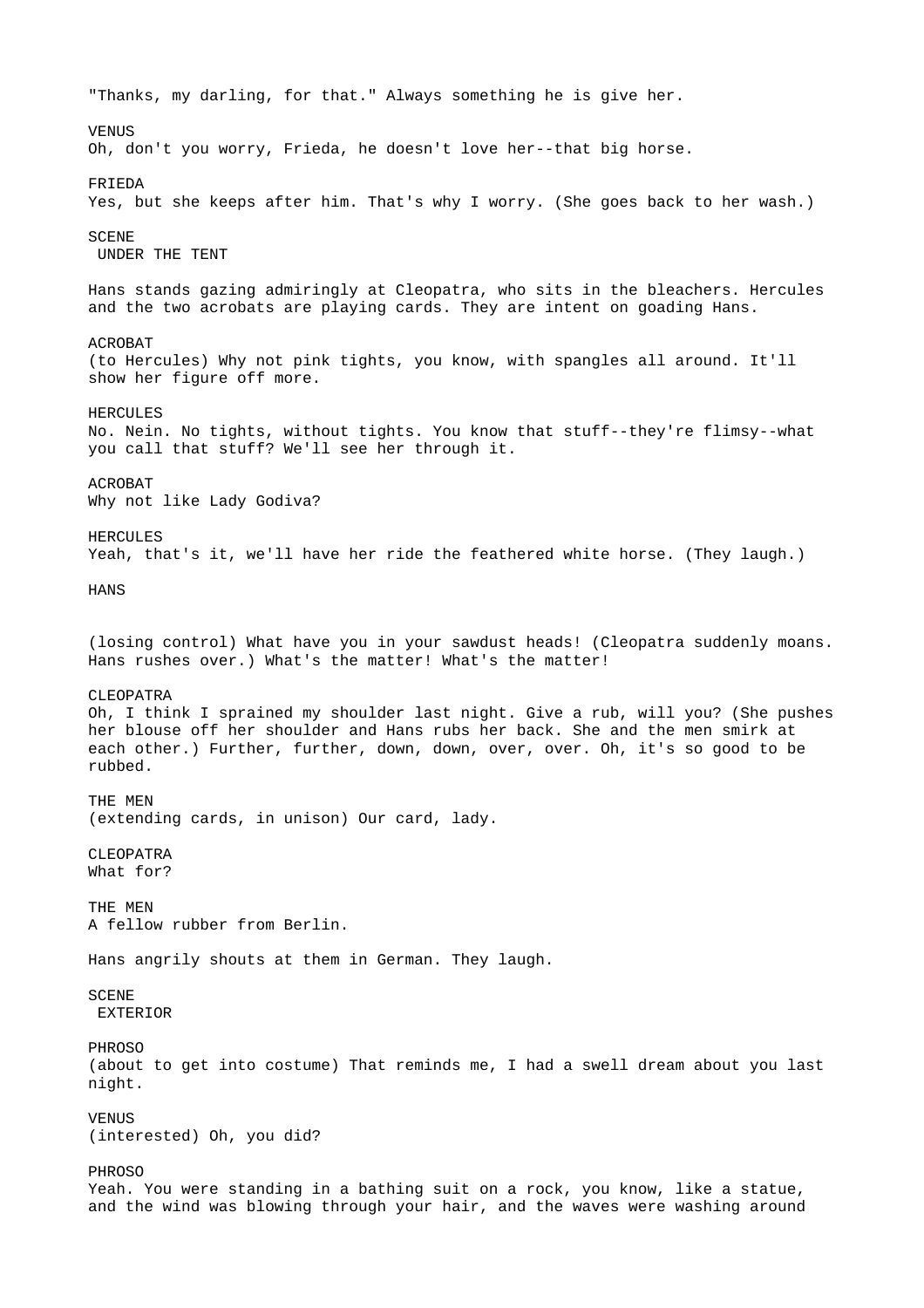you, and your figure--how it stood out. It looked great. Say, you have got a good figure. VENUS Oh, do you think so? PHROSO Sure... JOHNNY (From off camera) Hey Phroso! (Johnny is the half-boy. He is a handsome, charming young man who has no body below his waist. He enters walking with his arms.) Did you try that gag I told you about? PHROSO Yeah, I did, and it was a wow. Get up here, Johnny and I'll show it to you. (Johnny climbs the trailer steps as Phroso goes off camera.) I did everything you told me and it laid 'em right in the sawdust. Watch this. Venus, watch this. JOHNNY Hello, Venus. **VENUS** Hello, Johnny. Say, Phroso, what else did you dream? PHROSO Then the dream changed and we was in Paris. VENUS Paris! PHROSO Yeah, at the opera, right in the front box. We were all dressed up. VENUS Oh gee, what'd I have on? PHROSO And did I look swell. Everybody was pointing at me. They were saying, "That's Phroso, the clown." And was I embarrassed. (Phroso is now in an oversized clown tuxedo.) VENUS Well, did they say anything about me? PHROSO (coming back out) Sure, sure. VENUS What'd they say? **PHROSO** Hit me. (He hands her an oversized mallet.) Go ahead, hit me. (Venus' smile has dropped.) On the head. (She takes the mallet and hits him over the head. His head disappears into his collar. He flails about, shrieking. Then his head pops out again.) Oh, that's how it is. You don't think it's funny? It's sad, is it? Well, it was just panicking 'em--that's how sad it is. OFF CAMERA Phroso! Phroso! (One of the pinheads runs up to Phroso and whispers in his ear.) PHROSO No! When? (He and the pinhead run off. He calls back to Johnny and Venus.) Come on! Come on, Venus, the bearded lady's baby's born!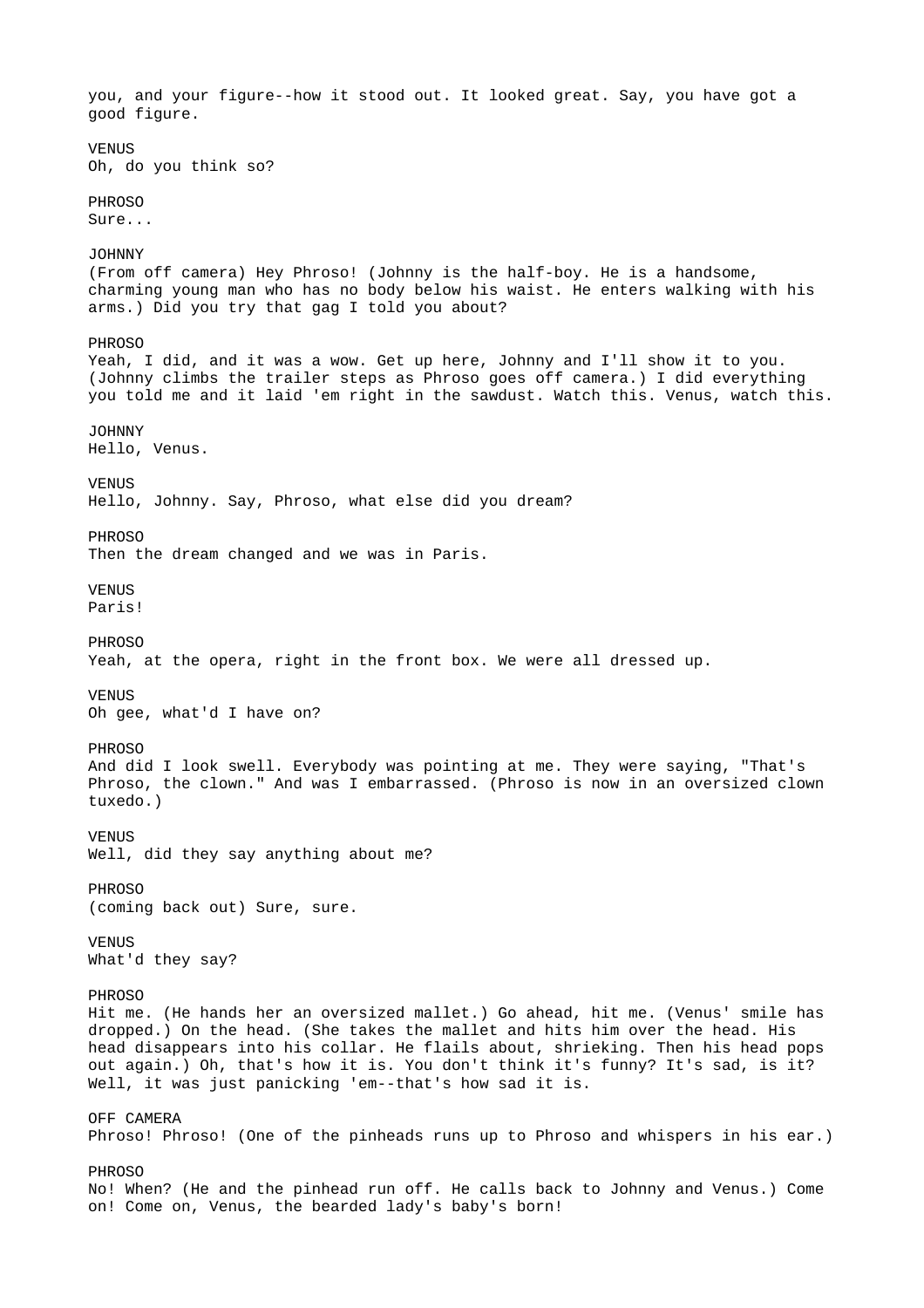Inside a wagon several freaks are gathered around the bearded lady, who lies in bed. Johnny comes in and balances himself on one hand on the bedpost. An armless girl lifts the cover with her foot to show the baby. PHROSO Oh, ain't it beautiful! What is it? ARMLESS GIRL A girl. PHROSO Oh boy, that's great--and it's gonna have a beard. **SCENE**  EXTERIOR The human skeleton (an impossibly skinny man) brings a box of cigars over to the men playing cards. ACROBAT Ah, how's the proud father? **SKELETON** Fine. ACROBAT What was it? SKELETON Girl. ACROBAT Better luck next time. You might get a couple of Smith Brothers. SKELETON I'm trying. (Laughter. The skeleton walks over to a couple of dwarfs sitting nearby.) **SCENE**  INTERIOR The Siamese twins are making their bed. DAISY Please, Violet, please don't quarrel with him any more. VIOLET Oh well, if he's going to say anything, let him say it. Don't let him "p-p-p" for an hour. (Roscoe enters, hearing the last remark.) ROSCOE Say, you're going to do as I say. I'm the b-b-boss of my home. VIOLET Half of it, you mean. DAISY Please, please, Violet. ROSCOE (putting on a tie) Listen here, I d-don't want those tramps you g-go with hanging around my wife.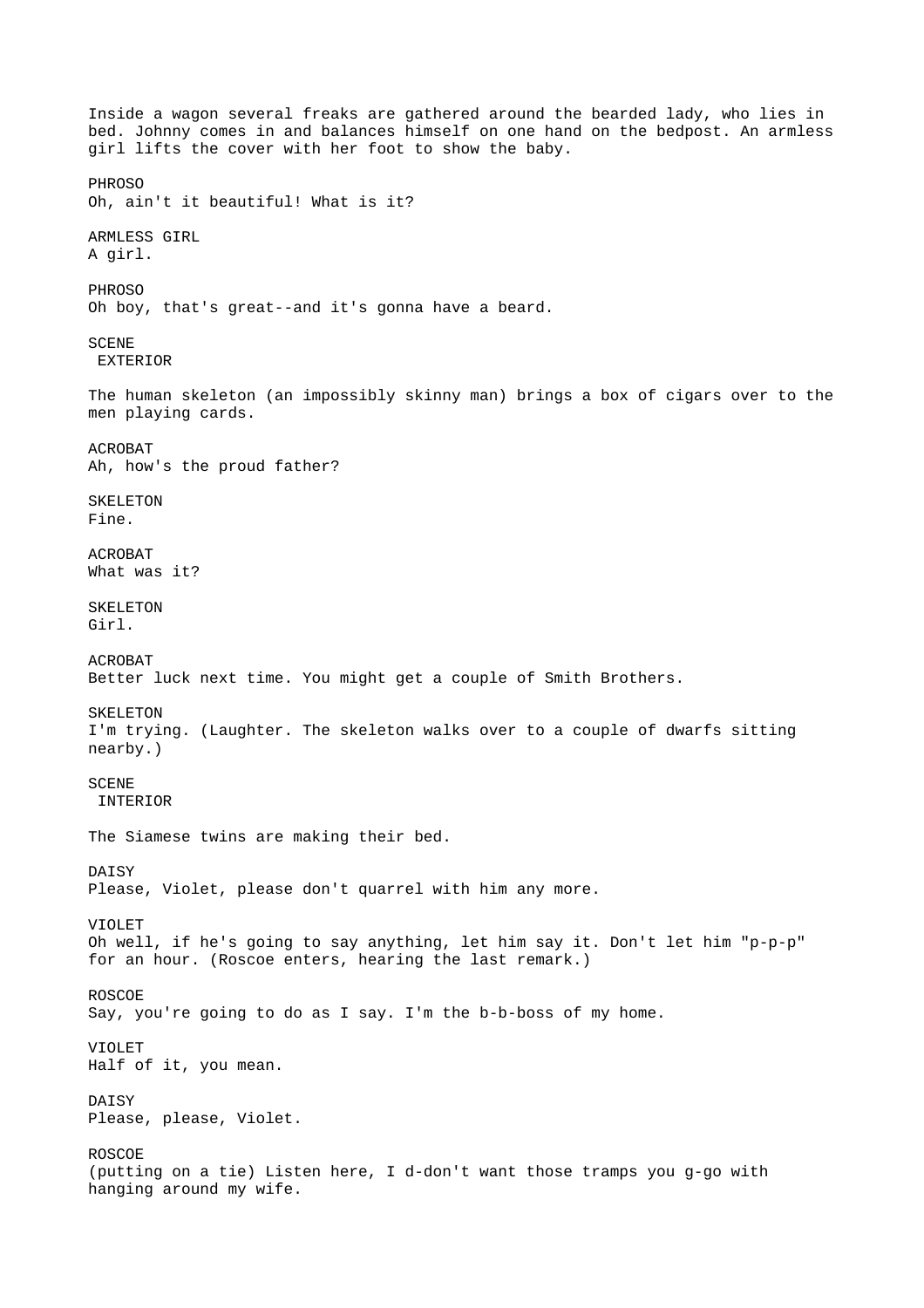VIOLET Oh, be quiet! Hook up our dress. ROSCOE (as he does so) Oh, your d-dress. I'll hook it up and something else. And another thing, you gotta cut out getting d-drunk every night, too. VIOLET Is that so? ROSCOE Yeah. I'm not gonna have my wife laying in b-bed half a day with your hangover. VIOLET Come on, Daisy, let's get out of here. ROSCOE Oh no she d-don't. She's gonna stay right here. VIOLET Come on, I gotta go. (They exit.) ROSCOE Ah, phooey! You're always using that for an excu- excu- for an alib-b-bi. **SCENE**  INTERIOR A dwarf is humming as he pours two drinks. His name is Angelino. The armless girl, Frances, sits nearby. FRANCES Cleopatra ain't one of us. Why, we're just filthy things to her. She'd spit on Hans if he wasn't giving her presents. ANGELINO Let her try it. Let her try doing anything to one of us. FRANCES You're right. She don't know us. But she'll find out. ANGELINO There you are. (He places a drink between her toes. He toasts and they drink.) [The midgets, Frieda and Hans, are proportionally small, including their heads and faces, so they resemble children. Only the age lines in their faces, seen close up, reveal their age. The dwarfs, on the other hand, have almost normal sized heads and bodies, with very short limbs.] **SCENE**  EXTERIOR The "human worm" lies on a ledge as Rollo, the acrobat, brags about his act. The human worm (a.k.a. the "living torso") is a black man with no arms or legs. He is bald and wears loop earrings. While Rollo talks, the worm opens a matchbox, takes out a match, lights it, lights a cigarette and smokes--all done by manipulation with his lips and teeth. ROLLO I kinda peeked out the corner of my eye and caught Mme. Tetrallini giving us the once over. I guess she knows she's got a good act--one of the best in the

business. It isn't only our act that gets them. We've got personality. We know how to sell the stuff. Same way in the last town. Never heard such applause in your life. Let me tell you something that everybody around here don't know.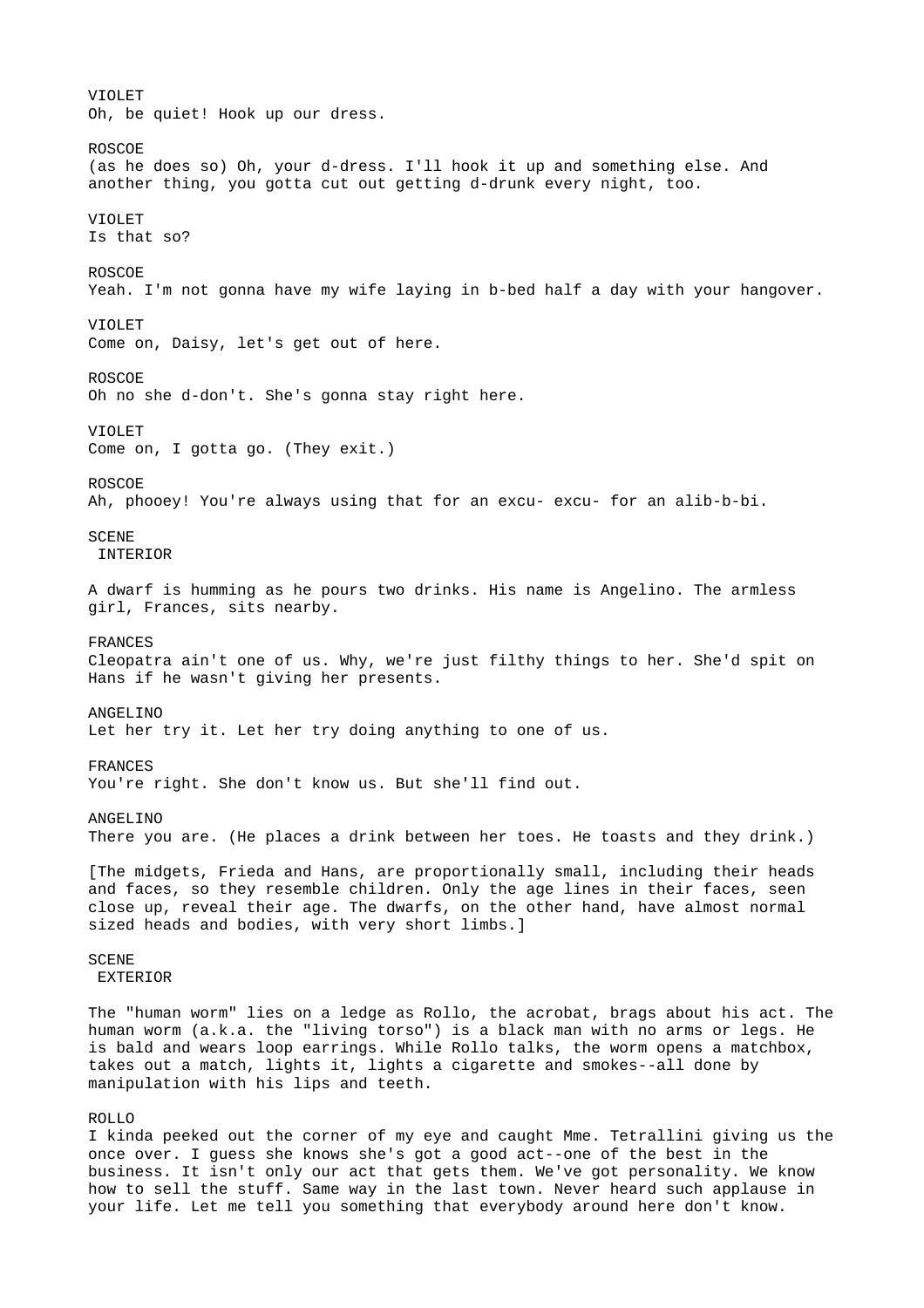We're only killing time with this circus. We've got bigger time to follow. And we can do it too. Well, catch our act tomorrow night. We've got something new.

WORM

(calling after him as Rollo leaves) Anything I can do in the act, bro?

**SCENE** 

EXTERIOR

Phroso is washing up as a pinhead approaches and taps him.

PHROSO

Oh, Schlitzey, what a pretty dress. Oh, how beautiful you look tonight. (Venus, in a spangled costume, watches from the sidelines.) You're just a man's woman. You know what I mean? Huh? You. (Schlitzey is delighted.) If you're a good girl, when I get to Paris I'm gonna buy you a big hat, with a long beautiful feather on it. (Two more pinheads enter, arm-in-arm, and greet Phroso.) Oh, hello, Elvira. Hello, Jenny-Lee. Hasn't Schlitzey got a beautiful dress? Isn't that pretty?

[The pinheads are small women with heads that come to a point at the top. They are bald except for a tuft of hair at the top with a bow on it. Their faces are comically homely, and they are mentally retarded. They are cheerful, affectionate creatures.]

(to Jenny-Lee) When I get to Paris I'm gonna buy her a big hat with a long feather on it. And if you're a good girl, when I get to Paris I'm gonna buy you a hat with a bigger feather on it. (Schlitzey says something unintelligible, as if scolding Phroso.) Why, Schlitzey, what's the matter? (She comes over and slaps him playfully on the chest.) Oh, I'm sorry, Schlitzey. (She finishes scolding him and leaves. Venus climbs the steps to her trailer.)

SCENE

**EXTERIOR** 

Frances, the armless girl, and Molina, a pinhead, are seated at a table, eating. Molina is older than the other pinheads. She also differs from them in that she has hair on her head, a long nose, a somewhat higher I.Q., and a sober demeanor.

MOL TNA

Did you see him? He's out there again tonight.

FRANCES

He followed you from the last town.

MOLINA

I know it, and if Eddie sees us there'll be a fight.

FRANCES

Why? It's not your fault.

Rollo enters.

ROLLO

Ah, there you are, Frances. Thought you'd gone to bed.

FRANCES

Hello, Rollo.

ROLLO

Well, hear that crowd out there again tonight? I bet you thought the tent was on fire, huh? Well, it wasn't. Just the Rollo Brothers panicking 'em again. (While Rollo talks, Frances feeds herself and drinks with her foot.) But then we do it in every town. We're so used to it, it's getting monotonous. Hey, come on and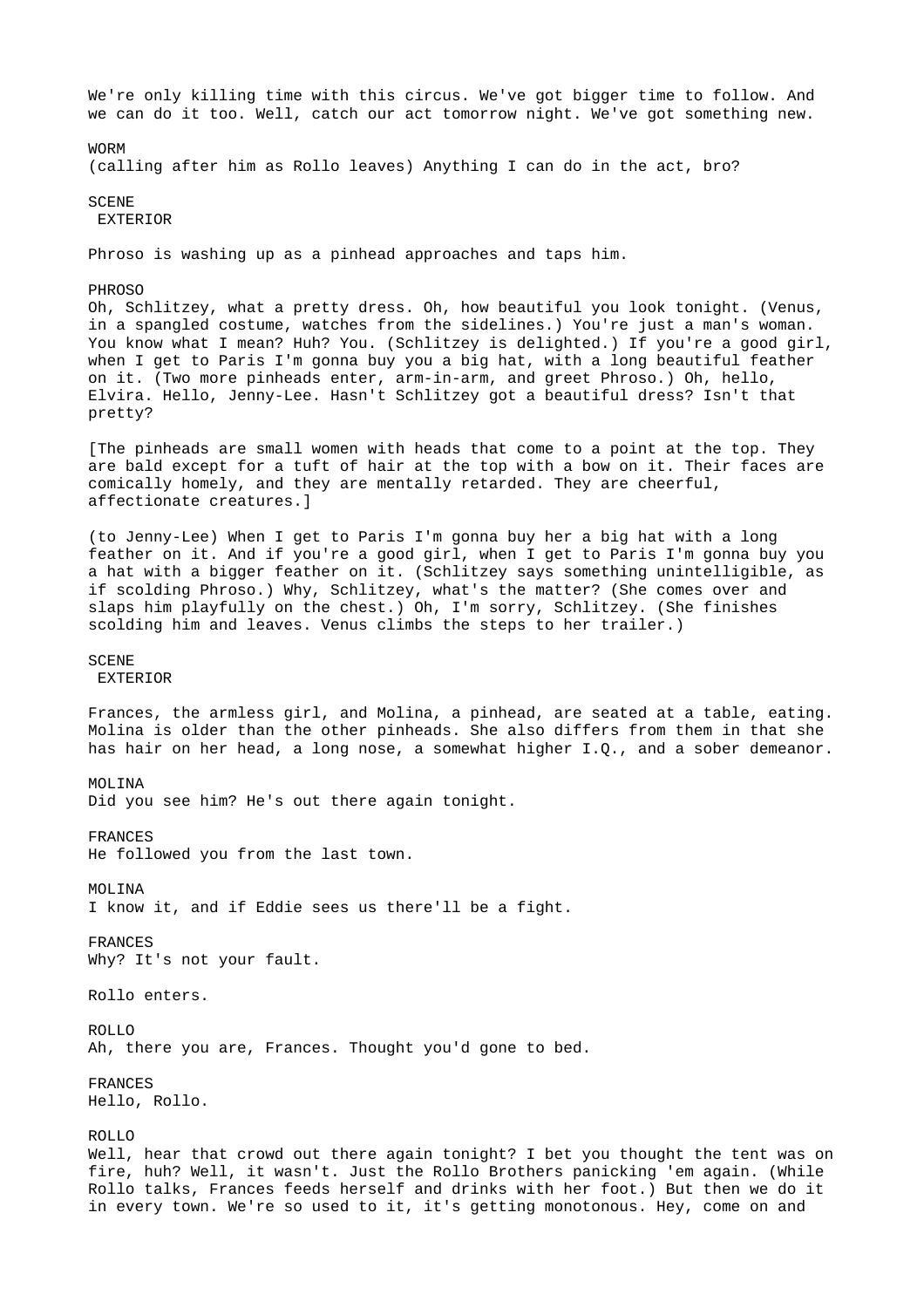take a look at our act tomorrow night. **SCENE**  INTERIOR Fade from Frances' drink to close up of a drink being mixed. Camera pans to reveal first Cleopatra, half-reclining in bed, then Hans, who is serving them both. CLEO Careful! Careful! Don't waste any of it. (as she brings it to her lips) Look how it sparkles. **HANS** Like your eyes, dancing, gay, with bubbles. CLEO Oh, it's delicious. Mmmm. Nice, nice. **HANS** It comes by the finest vineyards of France. CLEO Have you sent for it specially for me? **HANS** (toasting) For the most beautiful woman in all the world. CLEO Darling! (They drink.) **SCENE EXTERIOR** Phroso is sitting in a bathtub, apparently naked, rubbing himself with a cloth. Venus comes out of her trailer and walks over to him. She is dressed to go out. PHROSO Hello there, baby. Hey, where you been so long? **VENUS** You're a funny guy, Phroso. (She walks up to the tub.) Sometimes you panic me. PHROSO Don't I know it. I panic the world, because I use my noodle. (Venus leans on the tub.) I think up funny gags. I make the world laugh. With me, clowning is an art. (She is peering closely into the tub.) Hey, why the hat? The head cold? **VENUS** Thought you and me had a date to go out. PHROSO Oh! I forgot all about it. Well, I'm into this now. I gotta go through with it. (He appears to be vigorously scrubbing his legs.) **VENUS** Well, make it snappy, will ya. I'm all dolled up for the occasion. PHROSO Sorry, kid, can't do it now. (Suddenly he dips forward out of sight and slips out from the tub's false bottom. He stands. He is wearing pants.) We'll make it some other time, huh? (She sulks.) Aw, don't feel that way about it. I just got this idea all of a sudden and I gotta finish it. Funny gag, isn't it? (He is attaching a wire-spoked wheel to the base of the tub.)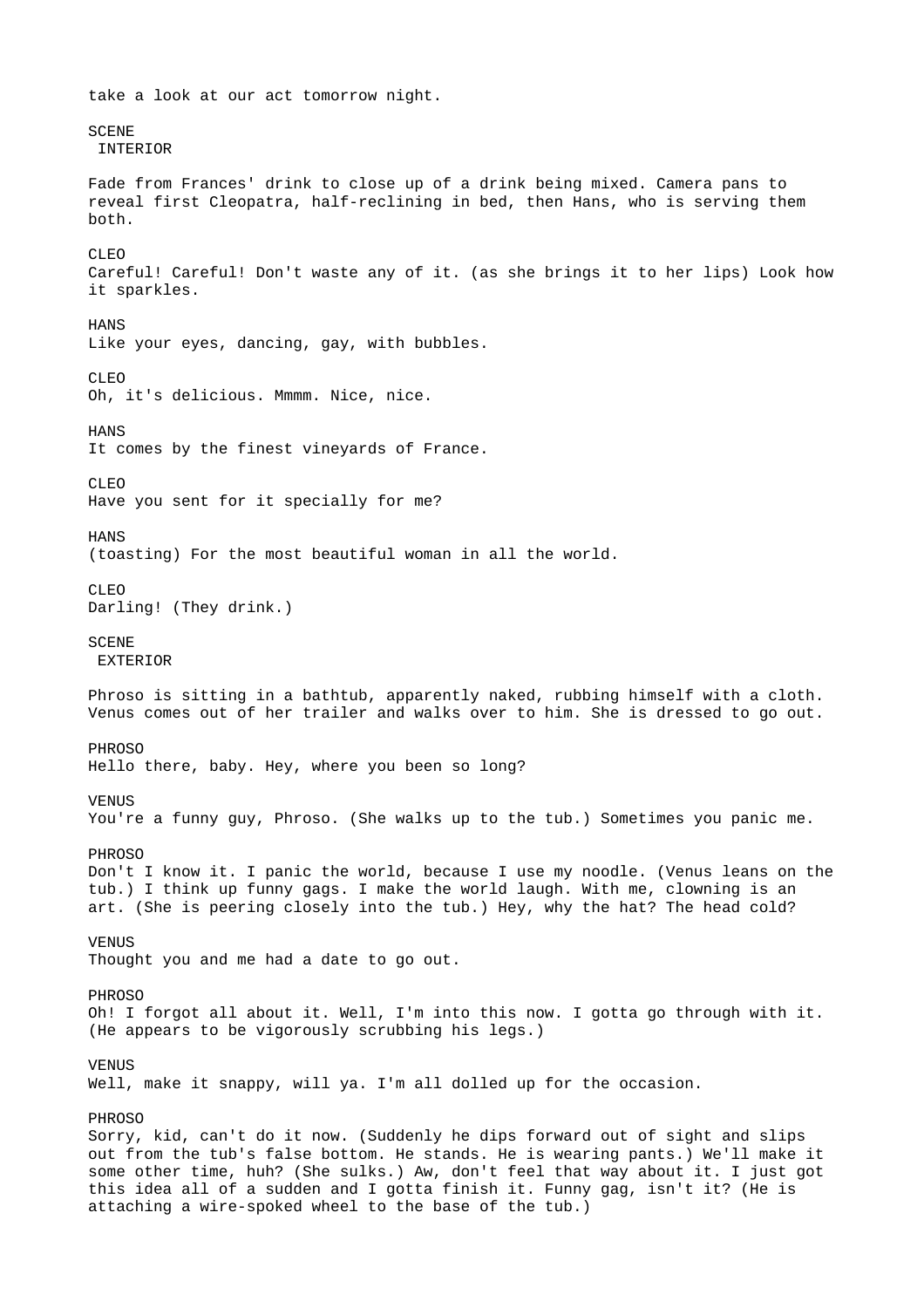VENUS Yeah. I'm laughing myself sick. PHROSO Aw, say, come on. (He gets up and goes to her.) Honey. Hey. Come on, come on, come on. Now, now, now, now. (She smiles.) That's much better. (He kisses her.) **VENUS** That's the first time you ever done that! **PHROSO** Ain't the first time I felt like doing it. VENUS Yeah? PHROSO Oh, Venus. (They embrace and kiss again.) I don't mind telling you I wanted to do this for a long time. VENUS (whispering in his ear) So've I, Phroso. PHROSO Well, we're all set now, hey Venus? VENUS (softly) Yeah. **PHROSO** (bursting) We're all set now! **SCENE**  EXTERIOR A handsome suitor holds Violet's hand as they sit together, while Daisy reads a book. VADJEZ Please. Please do. Don't you want to make me happy? VIOLET Yes...but I don't know what to say. VADJEZ Just say yes, dear. Will you? VIOLET Yes. VADJEZ Oh, Violet. (They embrace and kiss. Daisy lifts her head and smiles in ecstasy.) SCENE **EXTERIOR** PHROSO (still working on his tub) What are you kicking about? You got a good wife. You're happy. ROSCOE Oh, that sister-in-law of mine--she wants to sit up half the n-night r-reading.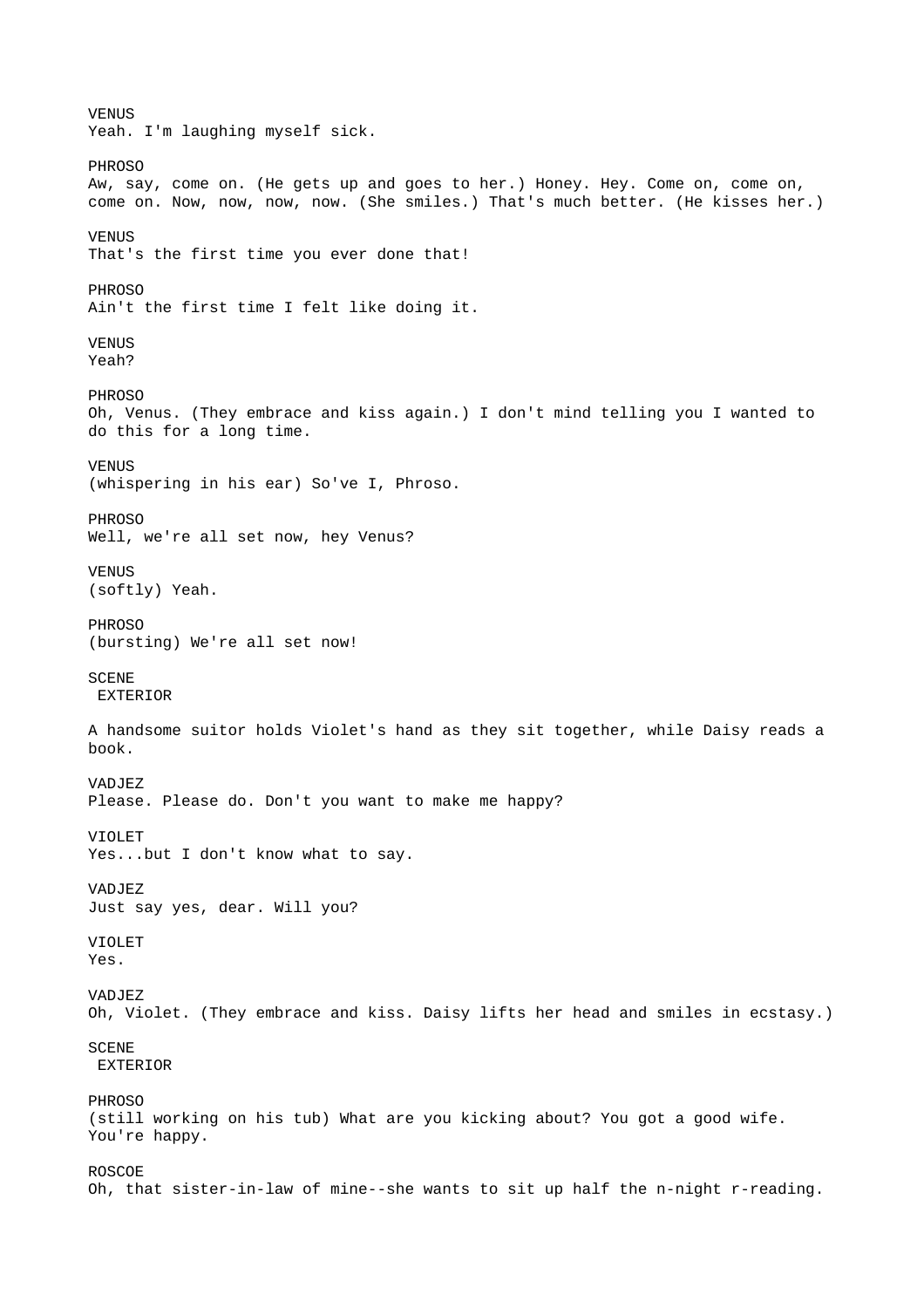PHROSO Gee, that's tough. ROSCOE Tough! You b-b- (He suddenly stops and stares. He pokes Phroso, who turns and looks. Cleopatra and Hans are saying goodnight. Hans kisses her hand, then descends the wagon steps and walks away.) ROSCOE Cleo's gone on a d-d-diet! (Phroso laughs loudly.) **SCENE**  EXTERIOR VADJEZ It's awfully sweet of you to say that. DAISY (shaking his hand) And I know Violet will be happy. Oh, here's Roscoe. (He enters.) This is Mr. Vadjez. ROSCOE Glad to meetcha. (They shake hands.) **DATSY** Violet and he are engaged to be married. ROSCOE Oh, yeah? VADJEZ Yes, and you must come to see us sometime. ROSCOE Thanks. You must come to v-v-v- come to see us sometime, too. VADJEZ I certainly will. Thanks. **SCENE**  EXTERIOR Frieda approaches Hans' wagon hesitantly. She knocks, then backs away. HANS Who is it? FRIEDA It's Frieda, Hans. (He opens the door.) May I come in? HANS Yes, Frieda. (She enters and sits.) FRIEDA Now that I'm here, I don't know how to say it--how to make you understand. (on the verge of tears) If you knew how I feel, Hans, to come to you about her. HANS Oh, Frieda, I'm so sorry. I don't want to hurt you. FRIEDA If you could be happy, Hans, I would not care. **HANS**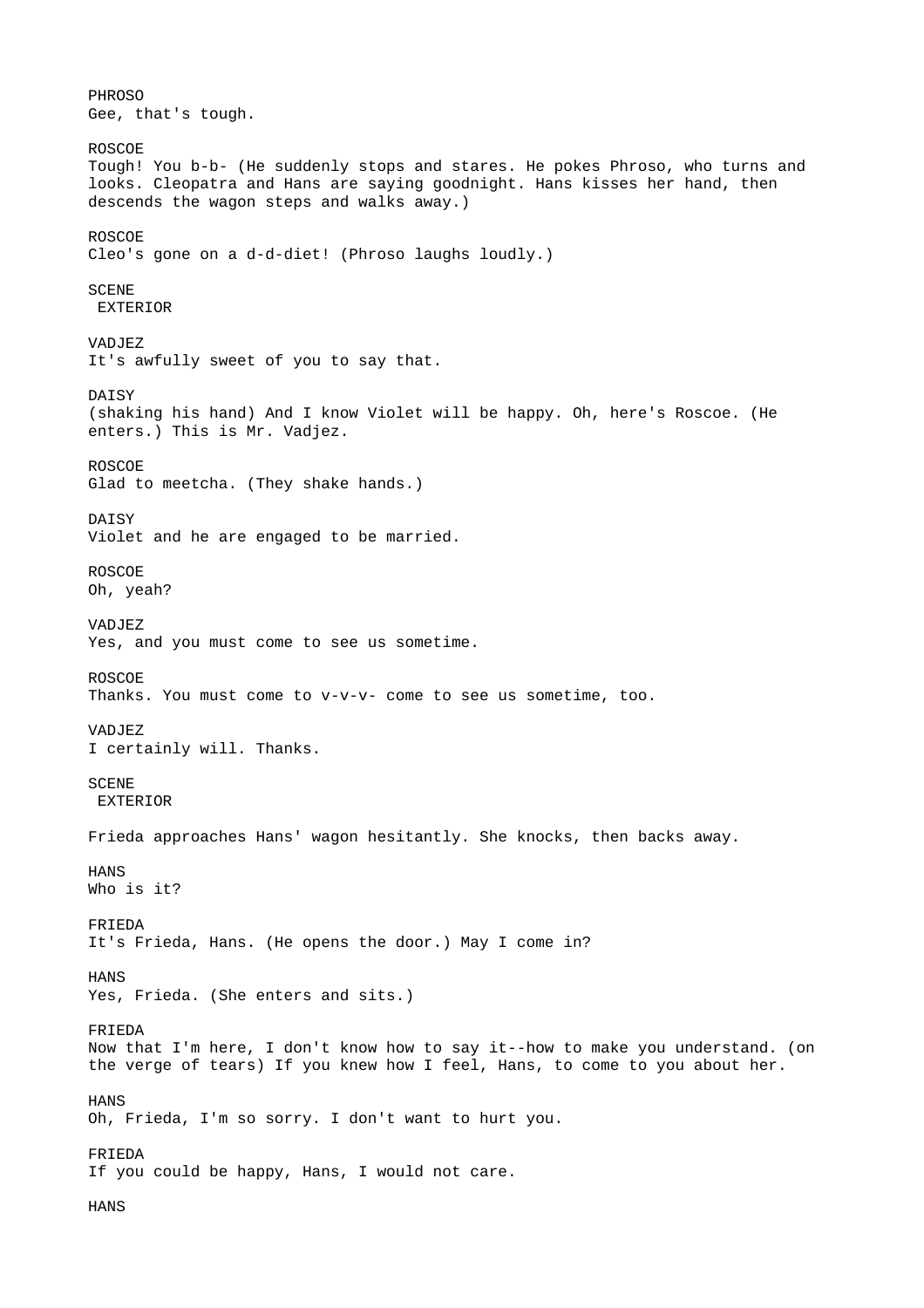But I am happy, Frieda. Never in my life was I so happy. FRIEDA No, Hans. You think it only. For you she cannot bring happiness. **HANS** Ah, Frieda, you don't know! (He walks away.) FRIEDA But I do, Hans. **HANS** You think because she's so beautiful and I'm just a mi-FRIEDA (cutting him off) Don't, Hans! To me you're a man. But to her you're only something to laugh at. The whole circus, they make fun by you and her. **HANS** Let them laugh, the swine! I love her. They can't hurt me. FRIEDA But they hurt me. **HANS** Frieda, I have been a coward. I should have come to you in the beginning. Please forgive me? FRIEDA Yes, Hans, I forgive you. It is only that you should be happy I want. (She turns to go.) **HANS** Frieda, you won't worry now, will you? FRIEDA (without looking back) No, I won't worry. (She exits.) **SCENE**  INTERIOR Close up of a necklace, as Cleo hands it to Hercules CLEO Nice, very nice, hmm? **HERCULES** It's platinum! Hey, where do you think the little pollywog is getting his money? (They laugh.) CLEO Being so particular! (He hands her a drink as she sits on the bed.) What do you care where the money comes from. (She drinks.) How much is it worth? HERCULES We got five hundred for the bracelet--but this looks like thousands! CLEO I think next time I'll take a fur coat. HERCULES Say, that little ape's got ideas about you. CLEO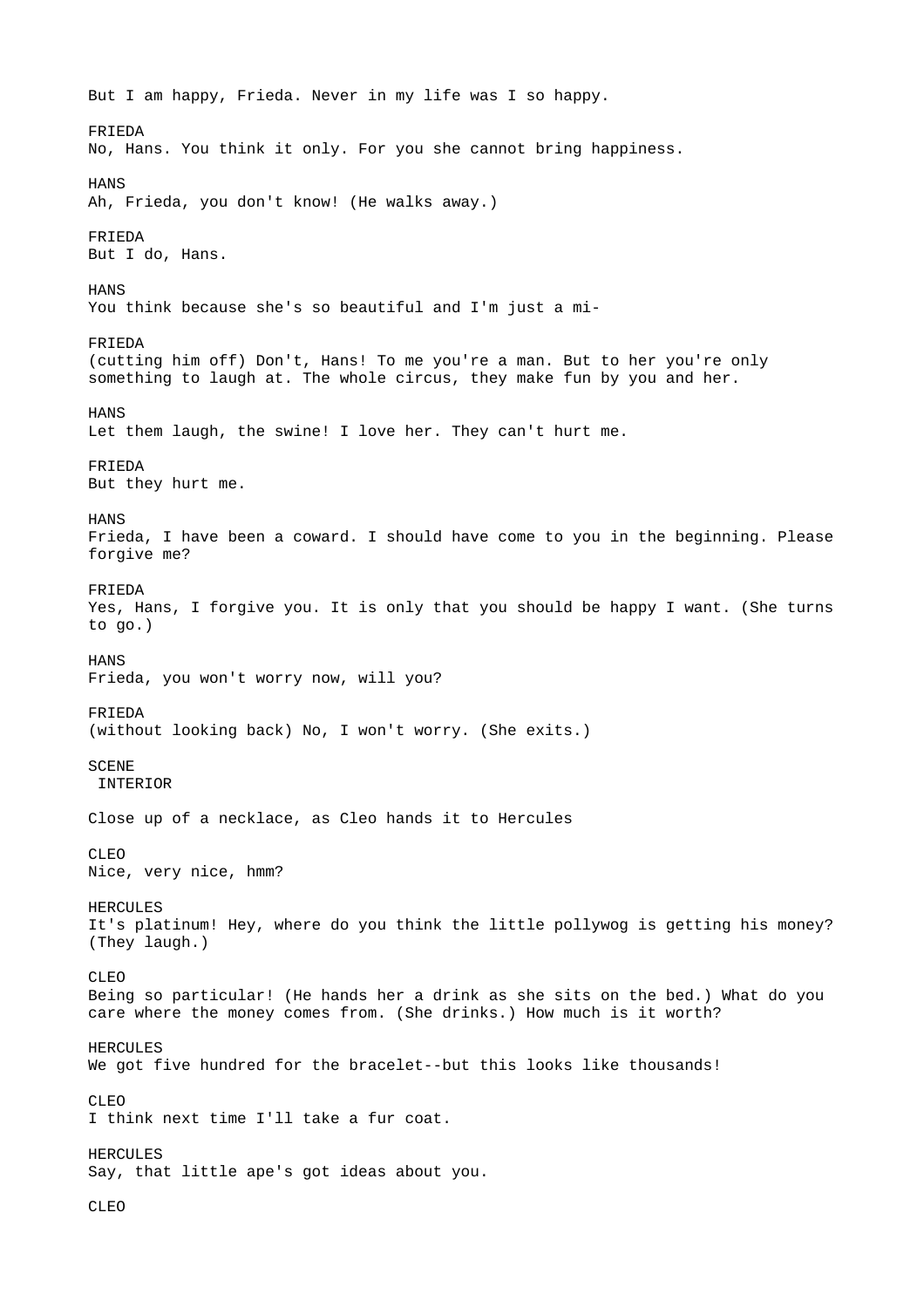Jealous? **HERCULES** Me? I'll squash him like a bug. (A knock at the door turns their heads.) CLEO That's his knock. I'll get rid of him. Go, quickly! (He goes into the next room, taking the liquor with him.) Come in. (Frieda enters.) What do you want? FRIEDA (She slowly walks over to Cleo.) Its about Hans. CLEO Well? I'm listening. FRIEDA It's behind his back, everybody's laughing, because he's in love with you. CLEO Go on. FRIEDA I know you just make fun. But Hans, he does not know this. If he finds out, never again will he be happy. CLEO What makes you think that I'm just making fun? FRIEDA Your face--so beautiful-- CLEO --and Hans is so little, so cute, eh? Well, maybe I'm going to marry him! FRIEDA If you marry, it will be at you they laugh and stare! CLEO Of course. Nothing like being different. Cleopatra, queen of the air, married to a dwarf! (laughs) FRIEDA A dwarf! CLEO A dwarf. FRIEDA Then it's not for Hans you care! It's the money! CLEO Money. You...little mind reader. FRIEDA Ah, he has told you of the fortune he has inherited. (Cleo's eyes light up.) Always he warned me to tell no one until after we leave the circus. CLEO A fortune...and fancy you knowing about it too. Well, I can't be angry at him for that. FRIEDA No! No! You cannot do this!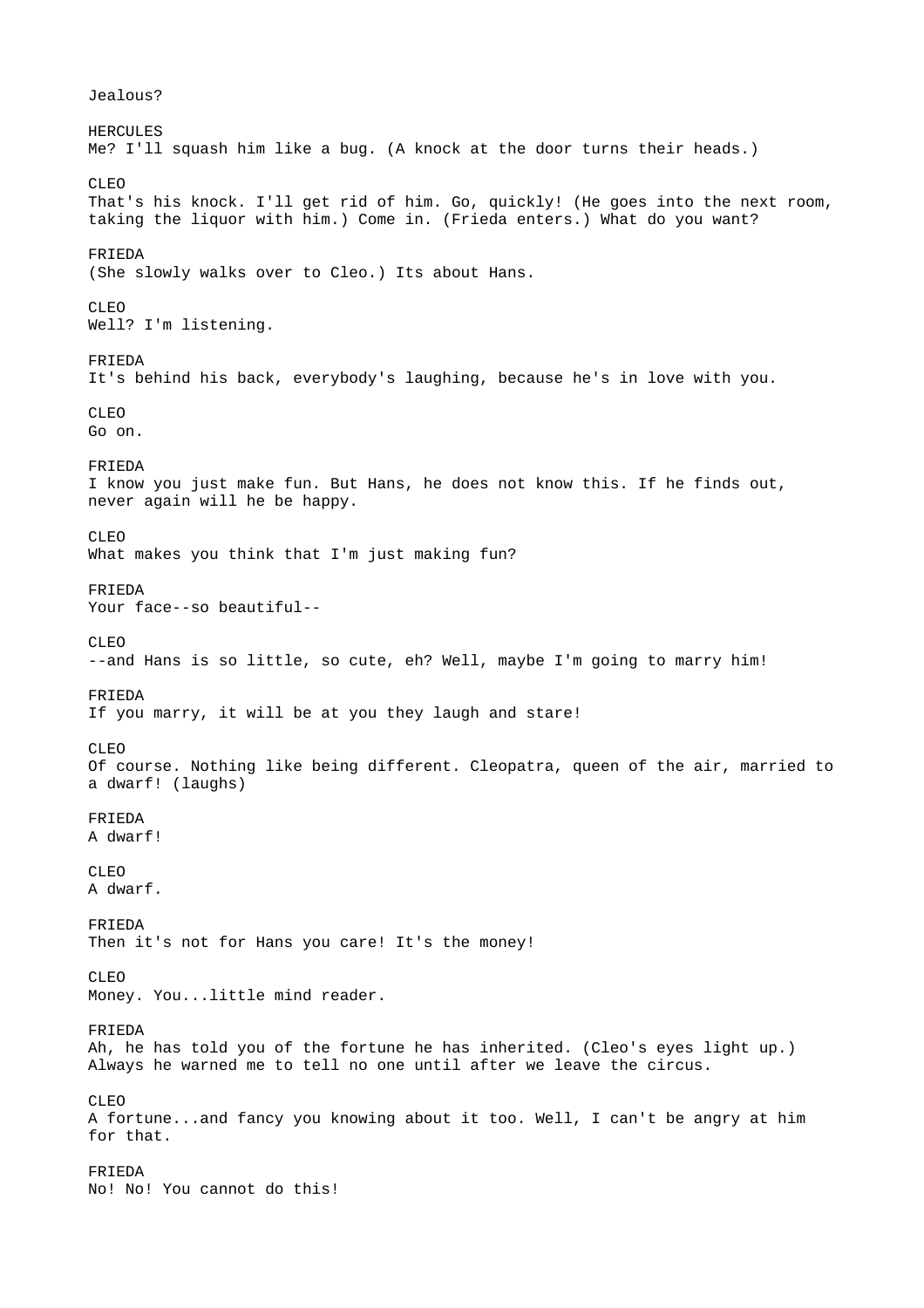CLEO No? Hmm, you wait and see. FRIEDA Please, you can't. (Hopeless, she exits. Cleo jumps up as Hercules reenters.) HERCULES A fortune! I bet the little lame's worth billions! CLEO A fortune! Can you beat that! A fortune! And I have him like that. (snaps her fingers) HERCULES A fool he ain't. He knew enough to keep his mouth shut. CLEO I could marry him. Yes! He would marry me. (Hercules laughs. Camera pans in on Cleo, who has become deadly serious.) Midgets...are not strong...They could get sick. **HERCULES** (quietly) How? CLEO It could be done...slowly. **SCENE**  IN THE BIG TENT Caption on screen "The Wedding Feast." All the freaks are seated about a huge table set up under the big top. Koo Koo, a pinhead, is dancing on the table to a harmonica played by the human skeleton. She wears tights and a feathered jacket, a big feather atop her head, and large round eyeglasses. She shimmies as the crowd laughs and drinks, including Cleo and Hercules, who are seated next to each other. Cleo's hand reaches under the table and pours something from a vile into a bottle of wine. She then lifts the bottle and pours a drink for Hans, who sits on her left, wearing a tuxedo. CLEO (exuberantly) Oh, come on, my little precious, let's drink. Be happy! Drink! (As they toast and drink, Roscoe taps the table with a wooden spoon to gain attention.) ROSCOE Hey, K-Koo Koo, give somebody else a chance! (Everyone laughs.) All right, professor. PROFESSOR A waltz, please. (He inserts the entire length of a sword's blade down his throat. Madame Tetrallini and Schlitzey laugh and applaud. Frieda, sitting next to them, is somber.) ANGELINO Show him up, Volcano! (The fire-eater places a flaming torch in his mouth. Elvira and Jenny-Lee laugh with glee and clap.) CLEO Our wedding night! (laughs) What a thrill! **HANS** (slightly tipsy) Never before did I think I should be so lucky.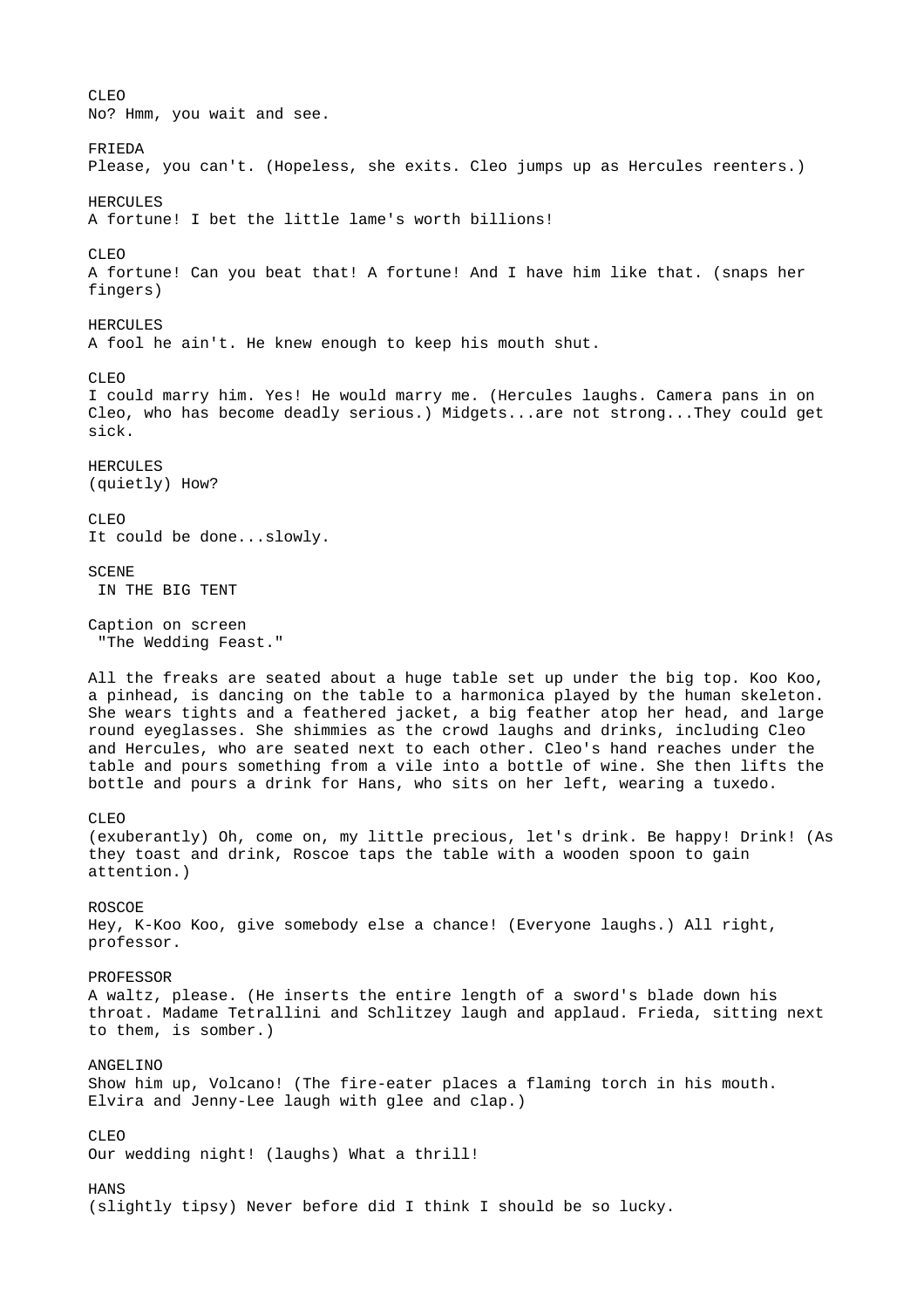CLEO Lucky! (laughs) I'm the lucky one, my little Hans. **HANS** My Cleo's happy...happy. CLEO Happy? (She laughs, as Frieda watches sadly.) I'm so happy I even could kiss you, (to Hercules) you big homely brute! (Cleo and Hercules kiss passionately. Hans' face drops. Mme. Tetrallini tries to comfort Frieda.) Ah, my little greeneyed monster. (to Hans, laughing) My husband is jealous! (Frieda is crying.) He loves me! (Frieda gets up and leaves. Mme. Tetrallini looks on the scene disdainfully, then hurls an epithet at Cleo and runs after Frieda.) CLEO Come, my little lover. Drink to the happiness of your loving wife. (Schlitzey laughs.) ANGELINO Attention! Attention! We'll make her one of us. A loving cup! A loving cup! Josephine-Joseph, Frances, Johnny, Koo Koo, and the others pound the table and chant, as Angelino stands on the table top and pours from a bottle into the loving cup. ALL FREAKS (chanting) We accept her--one of us--gooble, gobble--we accept her--one of us- gooble, gobble... HERCULES They're going to make you one of them, my peacock! (He laughs. But Cleo stops laughing and stiffly rises from her chair. Angelino is walking back and forth across the tabletop giving the others sips from the loving cup. He trots over to Cleo, drinks from the cup himself, then offers it to her. She takes it in her hand.) CLEO (shouting) YOU!...DIRTY!...SLIMY!...FREAKS! (There is silence.) FREAKS!...FREAKS!...GET OUT OF HERE! (She throws the drink at them.) HERCULES Get out! You heard her! Get out! (laughs. They all slowly leave.) CLEO You filth! Make me one of you, will you! (to Hans ) Well, what are you going to do? What are you a man or a baby! **HANS** Please! Please! You make me ashamed. CLEO Ashamed! You! Holy Christmas! (She sits next to him.) What must I do? Must I play games with you? Must Mamma take you horsey-back ride? HERCULES Ha, ha, that's it! Horsey-back ride! (Laughing, he gets up, goes over and picks up Hans.) Come, come, my little fly speck. Momma is going to take you horseyback ride. (Cleo laughs as Hercules places Hans on her shoulders. She gets up and dances around the table in her silken white wedding gown, bouncing Hans on her shoulders.) Geddy-up! Geddy-up! (Hercules grabs a trumpet from one of the departing freaks and runs after her, tooting it. Hans covers his face in shame.)

**SCENE**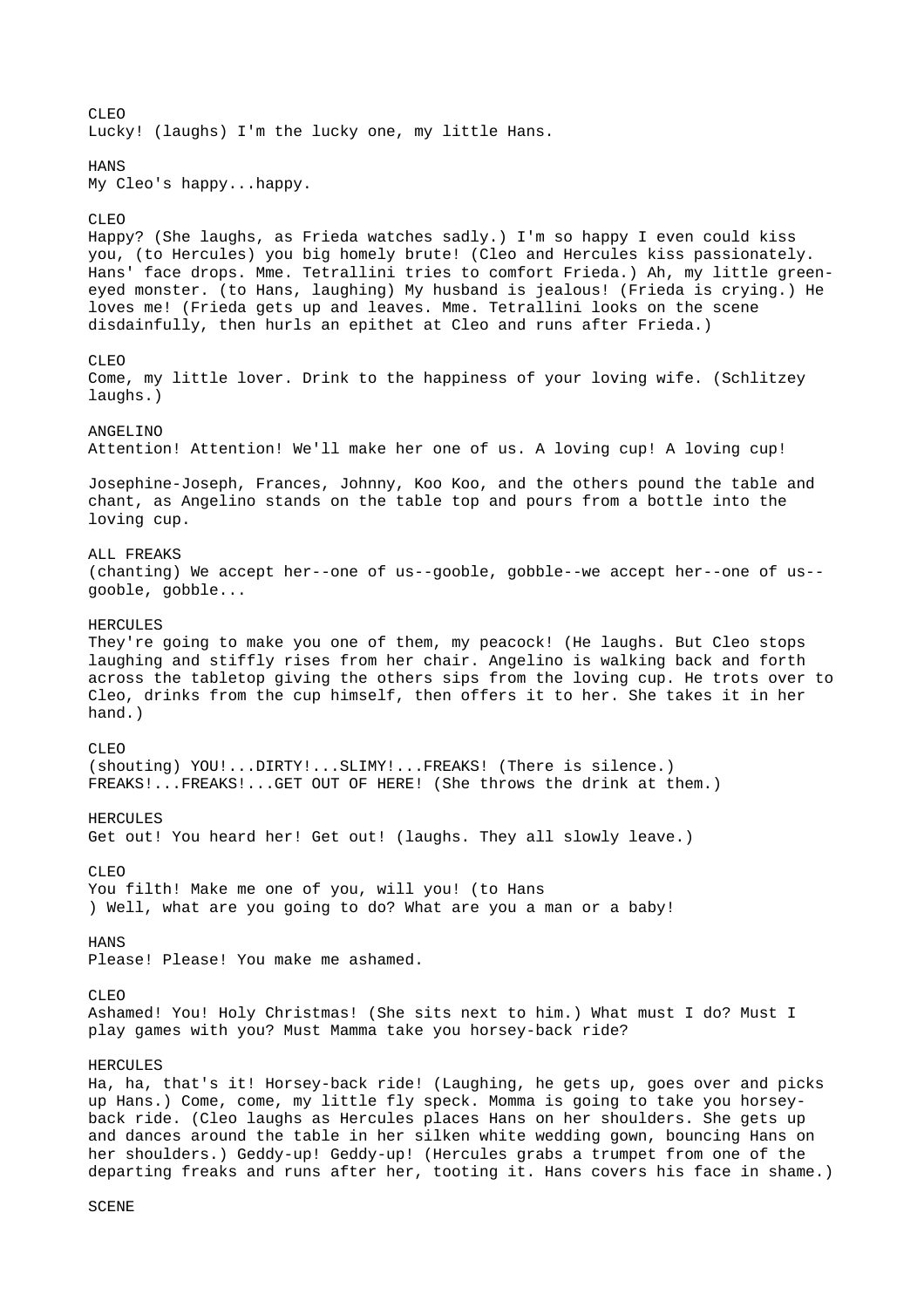## Cleo sits on the bed. Hans stands, his hand to his forehead. Hercules hovers over Hans in dark sillouette. **HERCULES** Ah forget it, Hans. She is sorry. I am sorry. Didn't I told you she was drunk? Didn't I told you we was only having a little fun? **HANS** Please. I- I understand...everything. (He wipes his face with a handkerchief.) **HERCULES** No, you don't. I tell you, there's nothing between me and Cleo. CLEO Oh, be quiet! Haven't you done enough damage for one night! Don't you realize what I'm being accused of? **HERCULES** I ain't going to be blamed for something I have not done. **HANS** I don't blame you, Cleo. I don't blame Hercules. (Angelino appears at the window.) Only me, myself. HERCULES. Now you're talking like a man. Ha, ha. (He slaps Hans on the back, causing him to fall against Cleo's lap.) CLEO (to Hercules) You fool! (Hercules takes a drink.) **HANS** Always I should have known you would only laugh at me. (He wipes his face.) CLEO My sweet, I'd rather fall from the trapeze and break my neck, than hurt your feelings. Do you understand now? It was only a joke. **HANS** Our wedding--a joke? Now I know how funny it is. Hans, the midget. (laughs) I'm the fool! Everywhere they're laughing. Laughing! Laughing! Laughing! Oh! (He puts his hand to his head and faints to the floor.) HERCULES You give him too much. CLEO No, I haven't. I know what I am doing. (She stands.) Come on. Pick him up. (Hercules puts down his drink, lifts Hans and hands him to Cleo, who carries him out and across to her trailer. The human worm watches from behind a wagon wheel.) SCENE HANS' WAGON Outside, various circus people watch and wait. Inside, Cleo and the doctor are seated at the foot of the bed where Hans lies. Mme. Tetrallini watches from the inner doorway. MME. TETRALLINI Doctor, what is it? What caused it? (Others are seen peering from beyond the front door.)

INTERIOR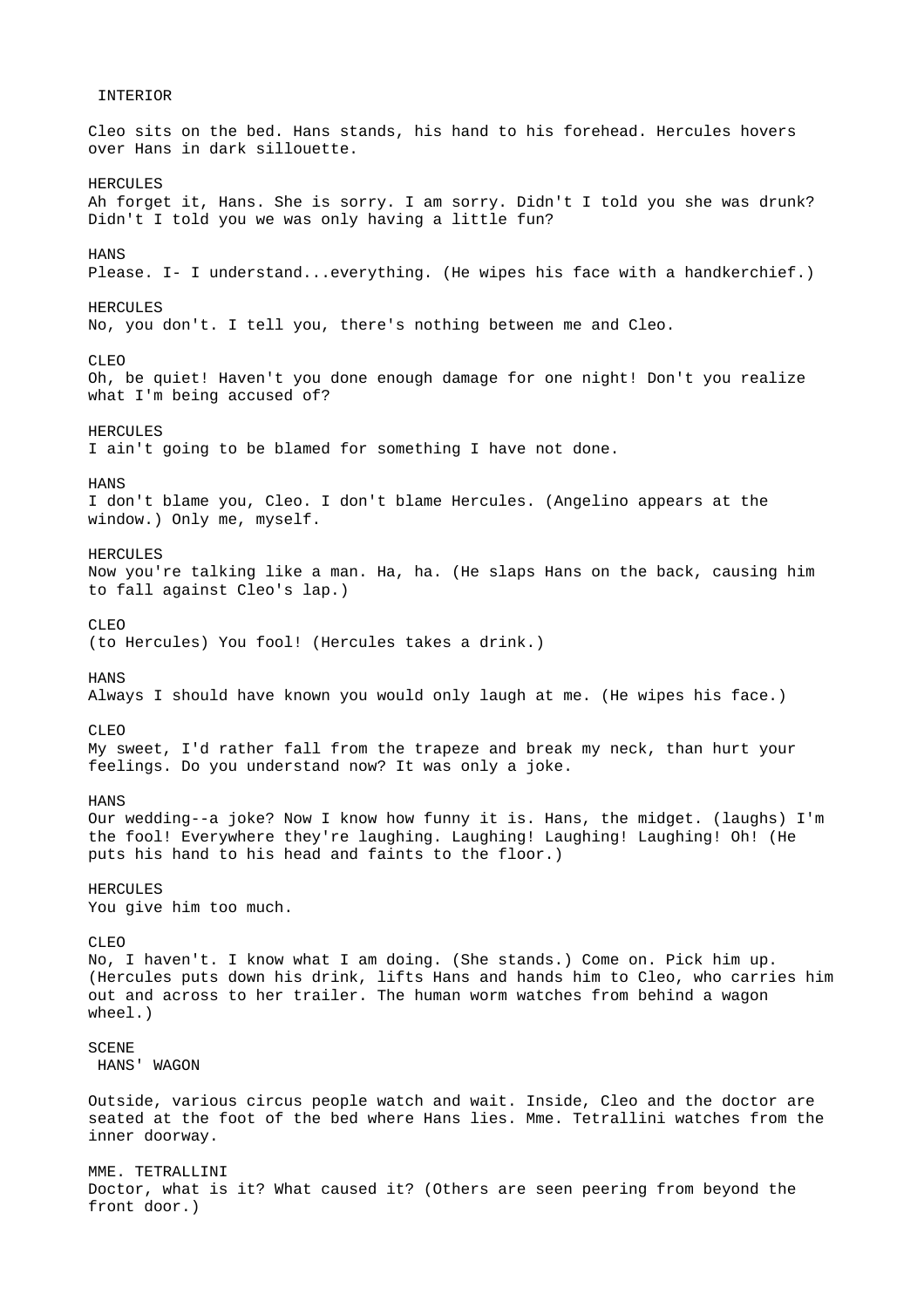DOCTOR Poison. (Mme. Tetrallini and Cleo exchange hostile looks.) A bad case of ptomaine poisoning. (Mme. Tetrallini continues to look at Cleo with suspicion.) CLEO Doctor, did I do wrong then, giving him mustard water? DOCTOR No. Probably it saved his life. (Angelino is seen at the window.) Outside, Frieda sits at her trailer door, with Venus standing beside her. FRIEDA Never before did he drink like that. But she kept making him and making him. **VENUS** (sarcastically) Drink, huh? Hercules stands with his leg up on a wagon step. He looks worried. He steps away and disappears behind the wagon. Across the way a group of freaks sits quietly watching. Venus approaches Hercules behind the wagon. VENUS You better get Cleo to tell the doctor what she put in that wine last night. **HERCULES** What you talking about, eh? **VENUS** The stuff she put in the wine! HERCULES You're crazy. VENUS Yeah? Well, you can't get away with it. I'll tell the coppers. HERCULES So, hey, tell on your own people? VENUS My people are decent circus folks. Not dirty rats what would kill a freak to get his money. HERCULES Dirty little...(He grabs her as she turns to leave, but he sees the freaks watching and lets her go.) Ah, your imagination's getting the best of you. VENUS Yeah? Maybe it is. But coppers don't have imagination, so I've been told. Don't make me have to go to 'em. (She leaves.) **SCENE**  EVENING Several freaks are standing watch. Hercules comes out of his wagon, in costume.

Roscoe is standing there, in women's dress, holding his wig in his hands. They do not speak. After an awkward moment, Roscoe leaves. Beneath a wagon the human worm edges across the ground. Other freaks huddle under a wagon. Hercules laces his boot.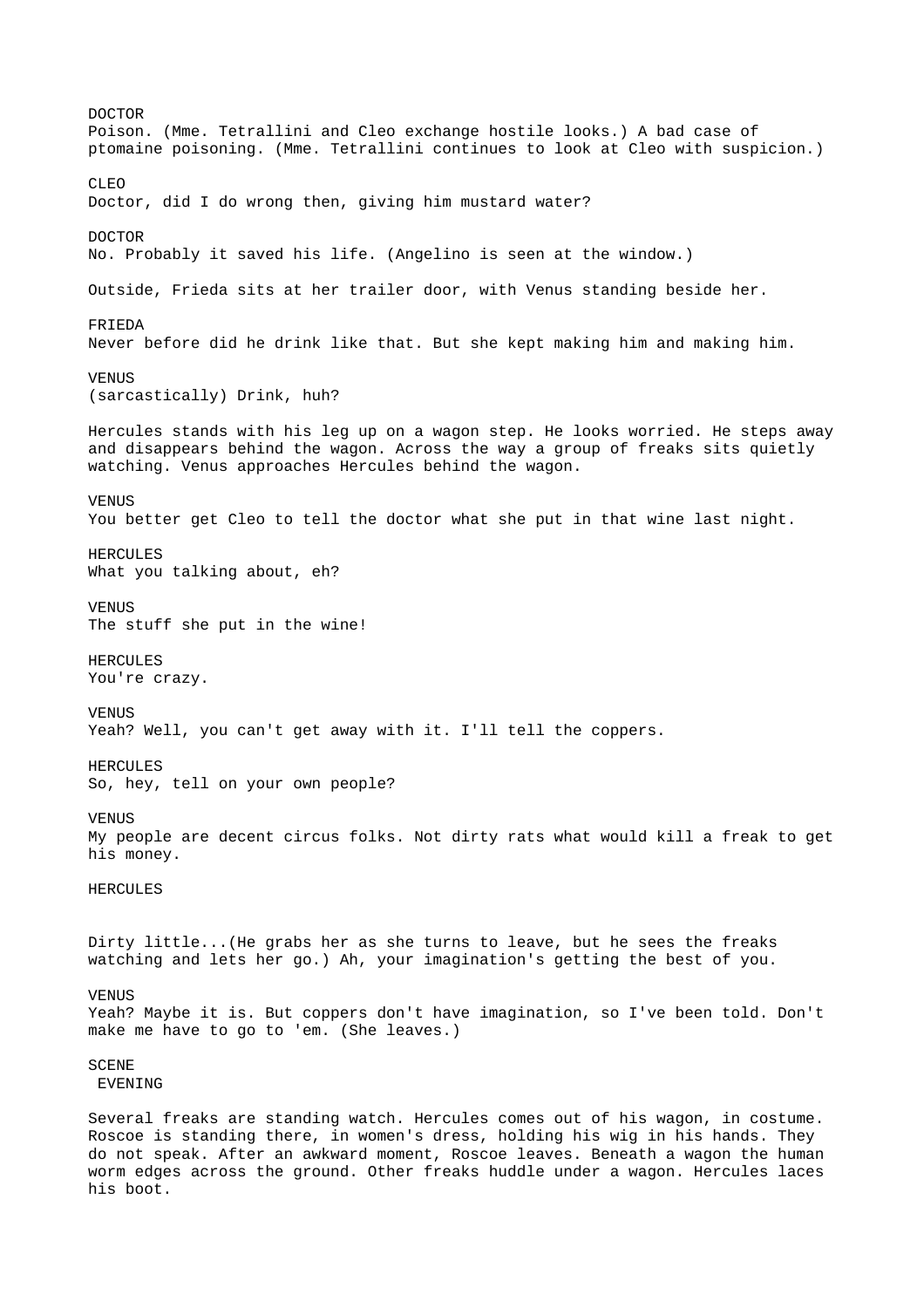Inside Hans' wagon, Cleo, in her trapeze outfit, is putting away a glass. Hans is in bed. **HANS** Cleo. CLEO Yes? **HANS** It has been the fifth night we have been married--a week since I have said all those things to you. CLEO (going over to him) Don't, don't. **HANS** Never can I forgive myself for what I've said. CLEO (stroking his head) I've forgotten. Nothing matters, except for you to be well. **HANS** (patting her hand) How good you are by me, Cleo. (Angelino watches at the window.) CLEO I must fix your medicine, or I'll be late. She goes into the other room and prepares his medicine. From the window, Angelino watches her add something to it from a little bottle. She returns to Hans and feeds him a spoonful, which he passively accepts. When she leaves the room, Hans eyes open and he leans forward and spits the medicine into a handkerchief. She puts the medicine away and returns. CLEO I'll be soon back, my little. Don't be lonely. HANS I'll never forget what you are doing for me, Cleo. CLEO But it's what I want to do, my darling. Now, now I must hurry. HANS Cleo. CLEO Yes? **HANS** (very weakly) Will you leave the door open, please? CLEO Yes, my darling. As she walks across the court to her wagon, Johnny crosses her path walking with his arms. Under the steps she is about to climb she sees other freaks lurking. She quickly goes in. Angelino slips into Hans' wagon and walks over to him. **HANS** Tonight.

ANGELINO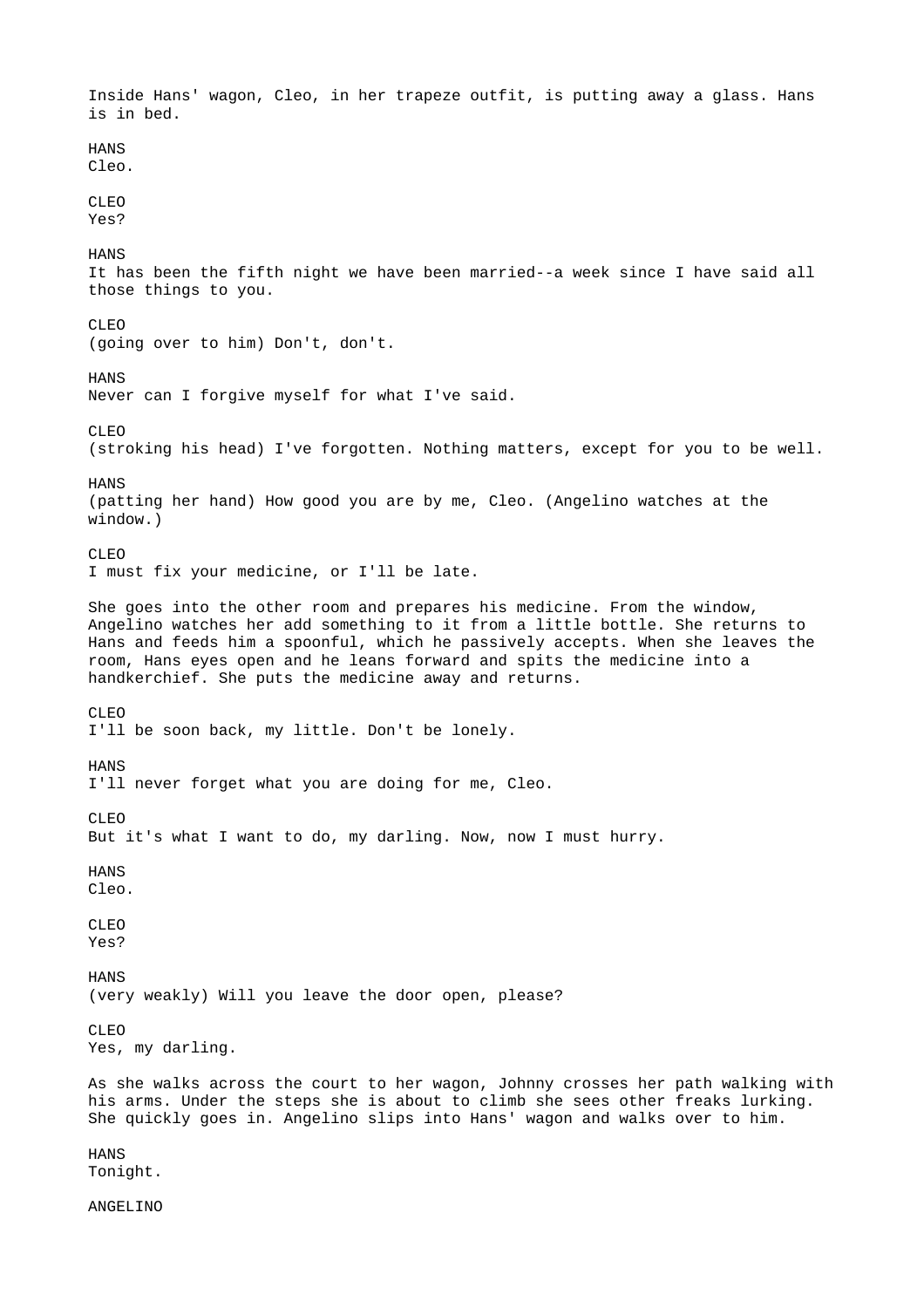They will be ready.

**HANS** 

All right. You come to my wagon. (Angelino nods and leaves. Hans lies back and grins, mockingly.) I must hurry now and fix your medicine, my darling, or I will be late...(His smile drops.)...dirty...slimy...freaks.

## **SCENE**

**NTGHT** 

Thunder.

Beneath the line of wagons Johnny propels himself swiftly across the ground on his arms.

Lightning.

Beyond him we see the legs of men busy with preparations to set the circus to traveling again.

Johnny comes to the underside of a wagon where a group of freaks waits.

JOHNNY He's waiting.

ANGELENO Fine...fine.

Fade to a shot of wagons being pulled by horses through a violent storm. Inside one of the wagons Josephine-Joseph turns from the window to face the others.

JOSEPHINE-JOSEPH Soon we go. (She turns back to the window.)

In his wagon, Hercules puts on a hat, blows out his lantern, and then leaps from the moving vehicle.

Thunder.

In another wagon, Frieda and Phroso sit talking.

PHROSO

Ah, you're imagining things.

FRIEDA

No. Then I hear Hercules tell Cleo, "Venus knows too much."

PHROSO Hercules? Venus?

FRIEDA Yes.

PHROSO

Oh, ho! Thanks, Frieda. (He puts on his hat and leaves.)

In Hans' room Johnny and a couple of dwarfs are gathered about his bed, as one of them plays an eerie melody on the flute. Outside, the storm rages. Cleo enters from the galley.

CLEO My little, you must go to sleep. Your friends better go now.

**HANS**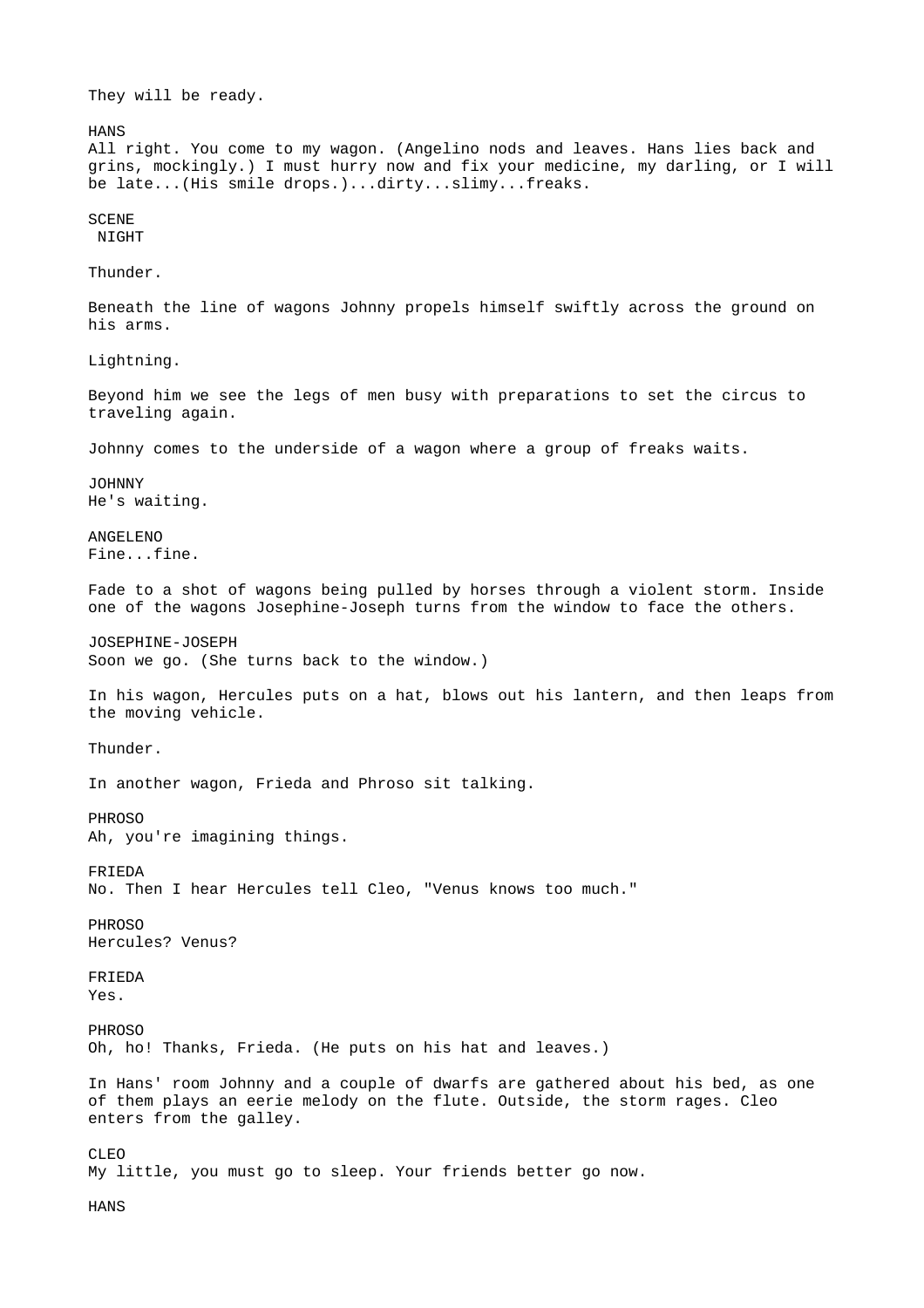I like them here.

CLEO

No, no, no, Hans. They can come back tomorrow. I will give you your medicine and get you off to sleep. Go, go on, all of you, quick, quick. (As she goes to get his medicine, Hans abruptly swings his feet around and sits up. She returns with the spoonful of medicine and stops short.) What's this?

**HANS** 

Give me the little black bottle.

Lightning flashes.

She backs away. One of the dwarfs casually pulls out a switchblade and polishes it. Johnny takes a gun from his pocket and wipes it with his handkerchief. Cleo drops the spoon.

HANS

(extending his hand) The bottle. (She pulls it out of her pocket and gives it to him.) You got this full of poison--to kill.

In the rain a figure climbs onto the rear of a moving wagon. Inside, Venus turns to see Hercules breaking in. She backs away, grabbing a crowbar for defense. As Hercules crawls in, Phroso leaps onto the wagon and jumps him from behind. They roll into the wagon and struggle, as the wagon rocks wildly from the bumpy ride.

VENUS Phroso!

**PHROSO** Get out, Venus!

Another wagon hits a rut and tips into a ditch. A scream. Cleo climbs from the tilted wagon and runs screaming into the woods. Little figures scramble out and run after her.

In the other wagon Phroso again cries out to Venus to get out. She calls for help at the window. Hercules and Phroso struggle wildly. Outside, Mme. Tetrallini runs about, shouting frantically. Hercules grabs Venus. Phroso jumps on him and they fall out of the wagon. In the mud below, Hercules is on top of Phroso, choking him. Suddenly a thrown knife strikes Hercules. Phroso gets away. Writhing in pain, Hercules looks up to see freaks crawling and slithering towards him from every direction in the pouring rain, with knives in their hands and in their teeth.

In the woods, Cleo is running and screaming, pursued by her revengers. Her scream fades, as the early scene of the sideshow barker standing over the enclosed pit, surrounded by circus patrons, reappears.

BARKER How she got that way will never be known. Some say a jealous lover. Others, that it was the code of the freaks. Others, the storm. Believe it or not, there she is.

In the pit is a creature with no human body beneath her head. A feathered, birdlike belly bulges from her frilly circus jacket. She support herself on shaky arms, as Johnny did with more grace, and her face is scarred, deformed, and has a dead expression. From her mouth comes a wild squawking sound, in keeping with her chicken-like appearance.

SCENE INTERIOR OF A MANSION LIBRARY

Hans paces the floor. A butler enters.